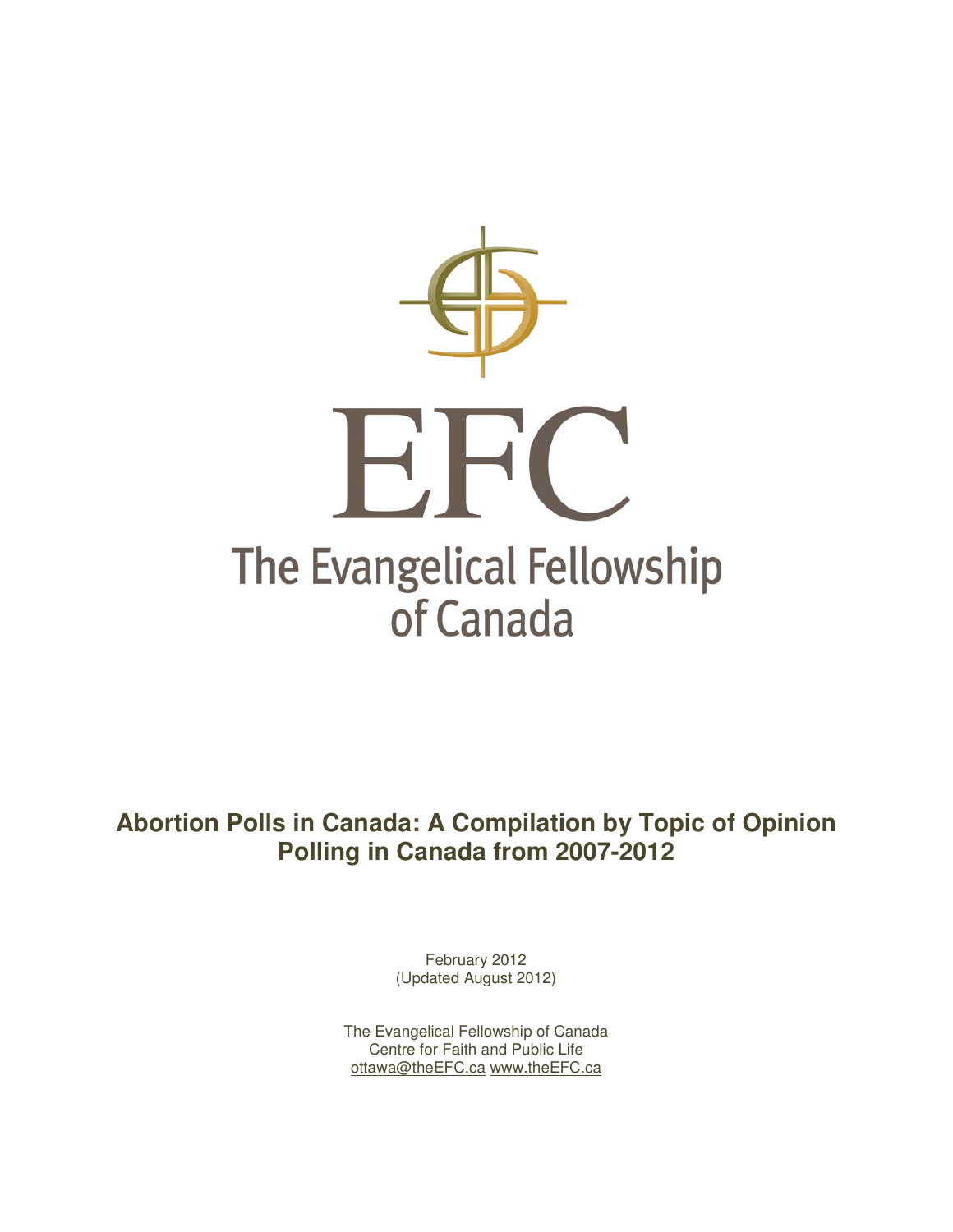# **Contents**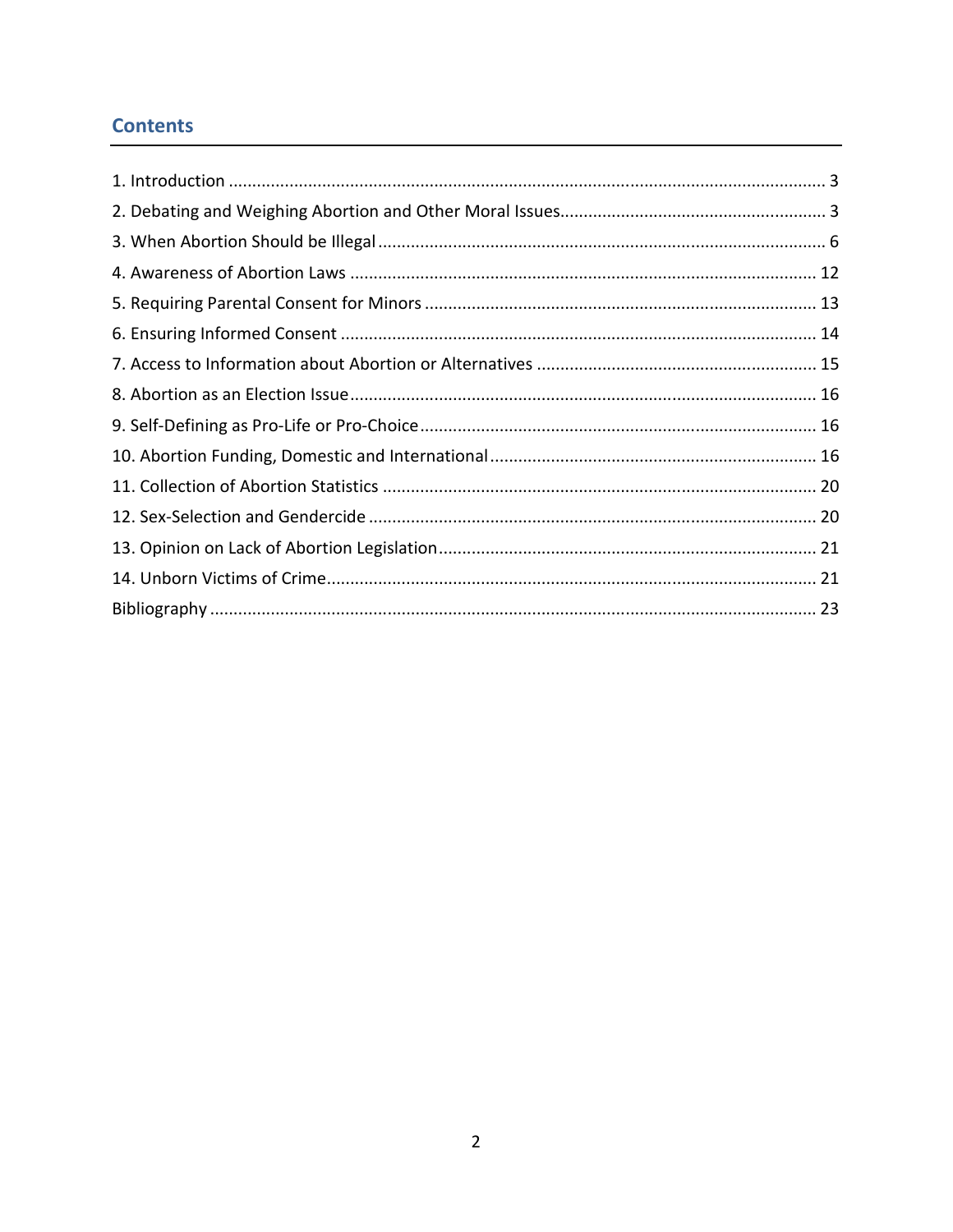### **1. Introduction**

This document provides a compilation of data from recognized polling and survey companies on the topic of abortion for the period of 2007-2012. The data has been organized topically, with endnotes providing reference information at the end of the document.

It is hoped that this document will assist readers with drafting of articles, columns and blogs as well as preparation for interviews and debates.

Information regarding the number of surveyed participants, the year the survey was conducted as well as the wording of the question itself has been included in order to assist readers in evaluation of the data and its use as appropriate.

# **2. Debating and Weighing Abortion and Other Moral Issues**

In a 2011 poll by Abacus Data, 1006 survey participants across Canada were asked, "Which of the following statements, if either, comes closest to your view about the abortion debate in Canada?"<sup>1</sup>

- 52% said, "When discussing matters of life and death there is never a bad time for debate. We shouldn't be afraid to debate tough…"
- 26% said, "Some things are better left alone. Now is not the time to reopen the abortion debate."
- 22% said, "Neither."

In a 2010 poll by Angus Reid Public Opinion, 1022 survey participants across Canada were asked, "Finally, which of the following statements comes closest to your own point of view?"

- 55% said, "There is no point in re-opening a debate about abortion in Canada right now."
- 30% said, "A debate about abortion is long overdue in Canada, and the discussion should be re-opened."
- 15% said, "Not sure."

In a 2010 poll by Angus Reid Public Opinion, 1002 survey participants across Canada were asked, "Finally, which of the following statements comes closest to your own point of view?"<sup>3</sup>

- 59% said, "There is no point in re-opening a debate about abortion in Canada right now."
- 28% said, "A debate about abortion is long overdue in Canada, and the discussion should be re-opened."
- 13% said, "Not sure."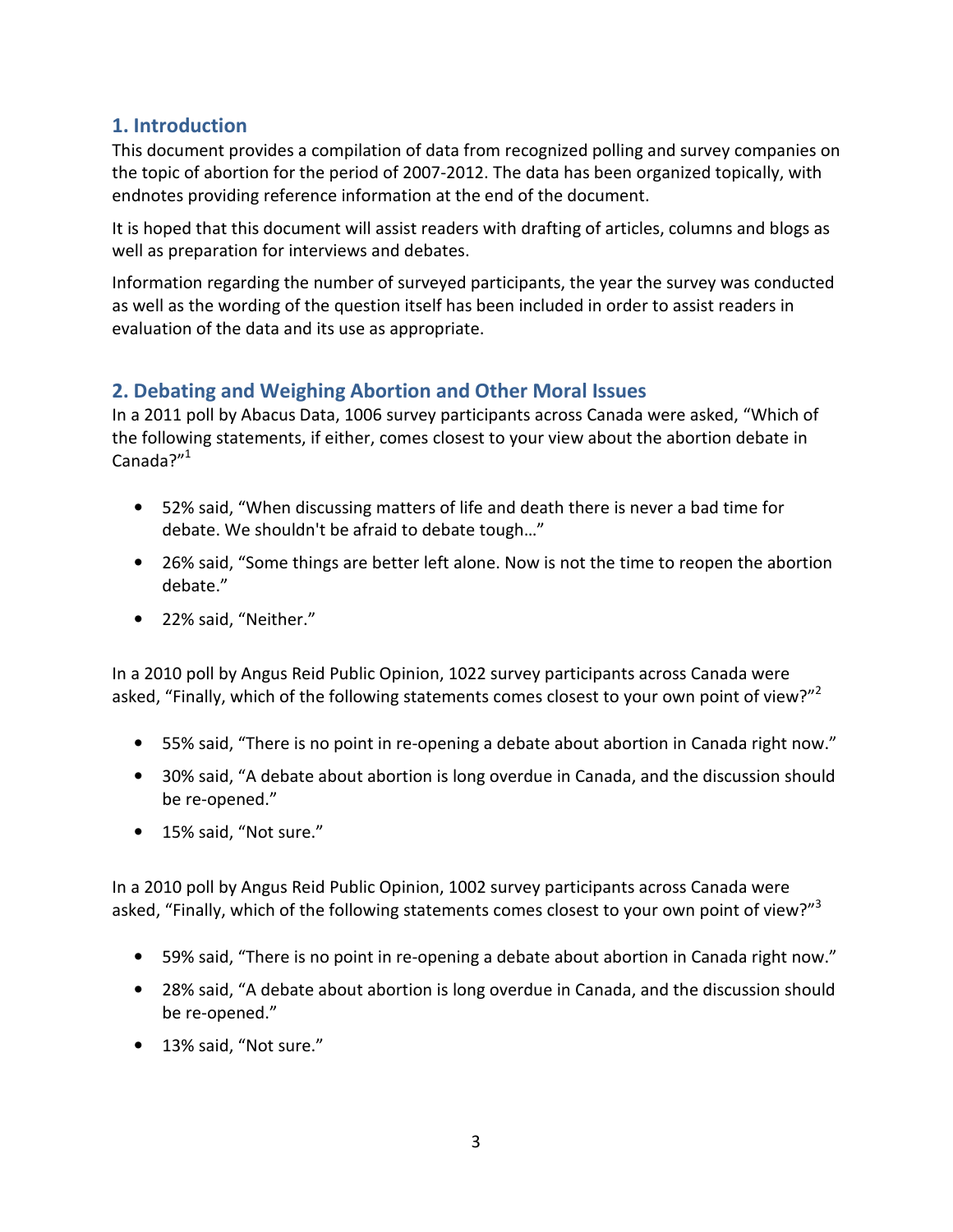In a 2010 survey performed for the Manning Centre, 1000 survey participants across Canada were asked, "Using a scale of 1 to 7 where 1 is 'totally disagree' and 7 is 'totally agree,' tell me how you feel about each of the following statements..."<sup>4</sup>

"Abortion is morally wrong"

- 8% chose #1 ("totally disagree")
- $\bullet$  3% chose #2
- 5% chose #3
- 8% chose #4
- $\bullet$  14% chose #5
- 17% chose #6
- 43% chose #7 ("totally agree")

In a 2010 survey by Ipsos Reid, 1000 survey participants across Canada were asked, "Do you think that our national government should reopen the issue of abortion, that we should just leave things as they are, or you really don't care one way or the other?"<sup>5</sup>

- 34% said, "Reopen the issue of abortion."
- 46% said, "Leave things as they are."
- 17% said, "Don't care one way or the other."
- 3% said, "Don't know/Refused to answer."

In a 2009 study by Angus Reid Public Opinion for Maclean's Magazine, 1003 survey participants across Canada were asked, "Regardless of whether or not you think each of the following issues should be legal, please indicate whether you personally believe they are morally acceptable or morally wrong."<sup>6</sup>

| (Morally acceptable responses listed below)                                        | (Morally wrong responses listed below)                                |  |
|------------------------------------------------------------------------------------|-----------------------------------------------------------------------|--|
| Abortion-66%<br>Buying and wearing clothing made of<br>$\bullet$<br>animal fur-53% | Abortion-22%<br>Buying and wearing clothing made of<br>animal fur-31% |  |
| Cloning animals-27%                                                                | Cloning animals-55%<br>$\bullet$                                      |  |
| Cloning humans-11%                                                                 | Cloning humans-78%<br>$\bullet$                                       |  |
| Contraception-93%                                                                  | Contraception-3%<br>$\bullet$                                         |  |
| The death penalty-53%                                                              | The death penalty-34%                                                 |  |
| Divorce-84%                                                                        | Divorce-8%                                                            |  |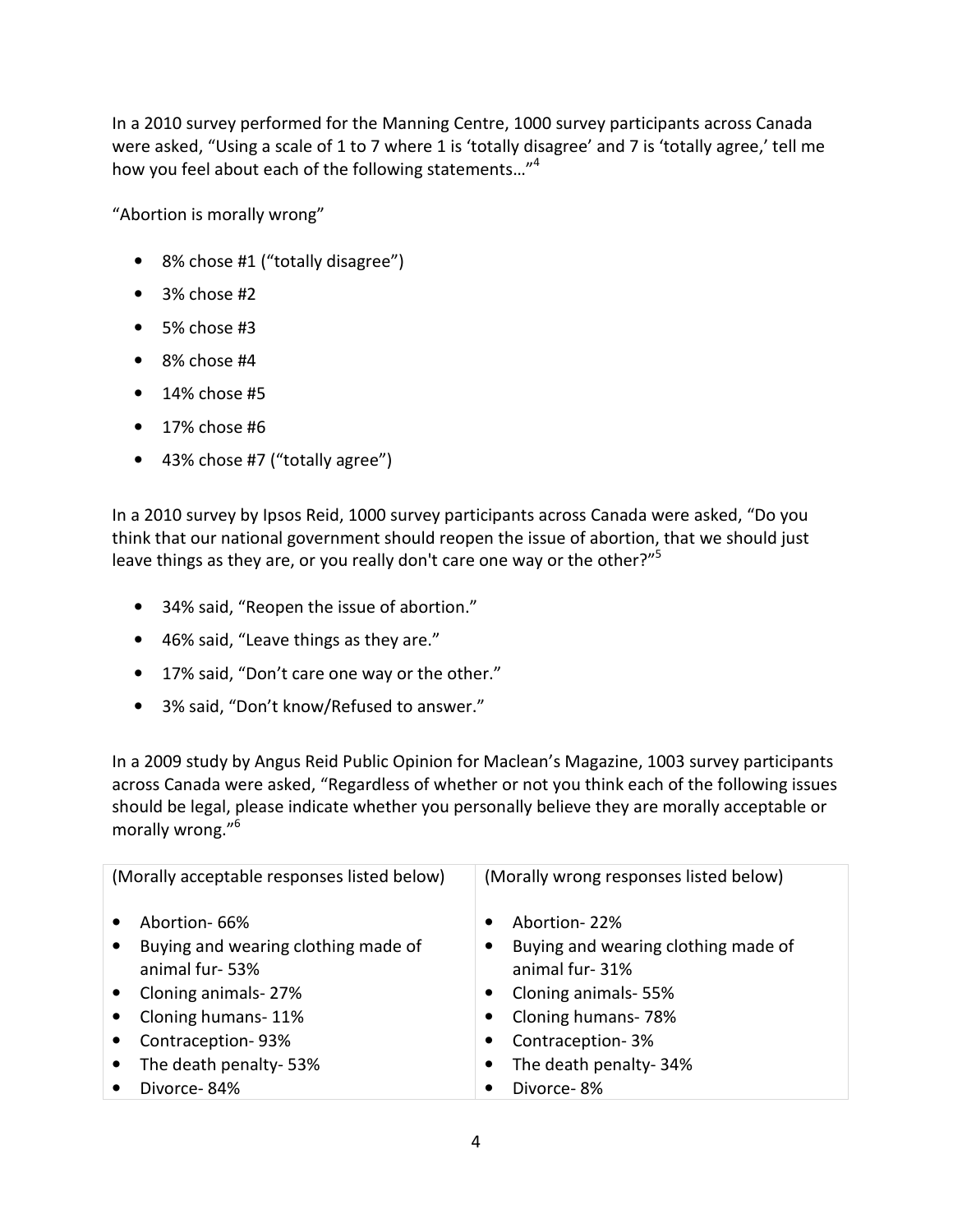| Doctor-assisted suicide- 65%                                         |           | Doctor-assisted suicide-22%                                          |  |
|----------------------------------------------------------------------|-----------|----------------------------------------------------------------------|--|
| Gambling-62%                                                         |           | Gambling-27%                                                         |  |
| Having a baby outside of marriage- 79%                               | $\bullet$ | Having a baby outside of marriage-16%                                |  |
| Married men and/or women having an<br>affair-15%                     | $\bullet$ | Married men and/or women having an<br>affair-75%                     |  |
| Medical research using stem cells obtained<br>from human embryos-69% | ٠         | Medical research using stem cells obtained<br>from human embryos-17% |  |
| Medical testing on animals-44%                                       | $\bullet$ | Medical testing on animals-41%                                       |  |
| Pedophilia-1%                                                        | $\bullet$ | Pedophilia-91%                                                       |  |
| Polygamy, when one husband has more                                  | $\bullet$ | Polygamy, when one husband has more                                  |  |
| than one wife at the same time-12%                                   |           | than one wife at the same time-81%                                   |  |
| Pornography-41%                                                      | $\bullet$ | Pornography-48%                                                      |  |
| Prostitution-42%                                                     | $\bullet$ | Prostitution-45%                                                     |  |
| Sexual relations between an unmarried<br>man and woman-87%           | $\bullet$ | Sexual relations between an unmarried<br>man and woman-10%           |  |
| Sexual relations between two people of                               |           | Sexual relations between two people of                               |  |
| the same sex-66%                                                     |           | the same sex-26%                                                     |  |
| Suicide-28%                                                          | $\bullet$ | Suicide-53%                                                          |  |
| Using illegal drugs-25%                                              | $\bullet$ | Using illegal drugs- 62%                                             |  |

In a 2007 poll by Angus Reid Strategies, 1004 survey participants across Canada were asked, "Regardless of whether or not you think each of the following issues should be legal, please indicate whether you personally believe they are morally acceptable or morally wrong."<sup>7</sup>

| (Morally acceptable responses listed below)     | (Morally wrong responses listed below)                  |
|-------------------------------------------------|---------------------------------------------------------|
| Abortion-61%                                    | Abortion-27%                                            |
| Buying and wearing clothing made of             | Buying and wearing clothing made of                     |
| animal fur-51%                                  | animal fur-36%                                          |
| Cloning animals-29%<br>$\bullet$                | Cloning animals-56%<br>$\bullet$                        |
| Cloning humans-11%                              | Cloning humans-78%                                      |
| Contraception-93%<br>$\bullet$                  | Contraception-3%                                        |
| The death penalty-47%<br>$\bullet$              | The death penalty-41%<br>$\bullet$                      |
| Divorce-83%<br>$\bullet$                        | Divorce-12%<br>٠                                        |
| Doctor-assisted suicide-62%                     | Doctor-assisted suicide-25%                             |
| Gambling-61%                                    | Gambling-28%                                            |
| Having a baby outside of marriage-77%<br>٠      | Having a baby outside of marriage-17%<br>$\bullet$      |
| Married men and/or women having an<br>٠         | Married men and/or women having an<br>٠                 |
| affair-17%                                      | affair-76%                                              |
| Medical research using stem cells obtained<br>٠ | Medical research using stem cells obtained<br>$\bullet$ |
| from human embryos- 64%                         | from human embryos-21%                                  |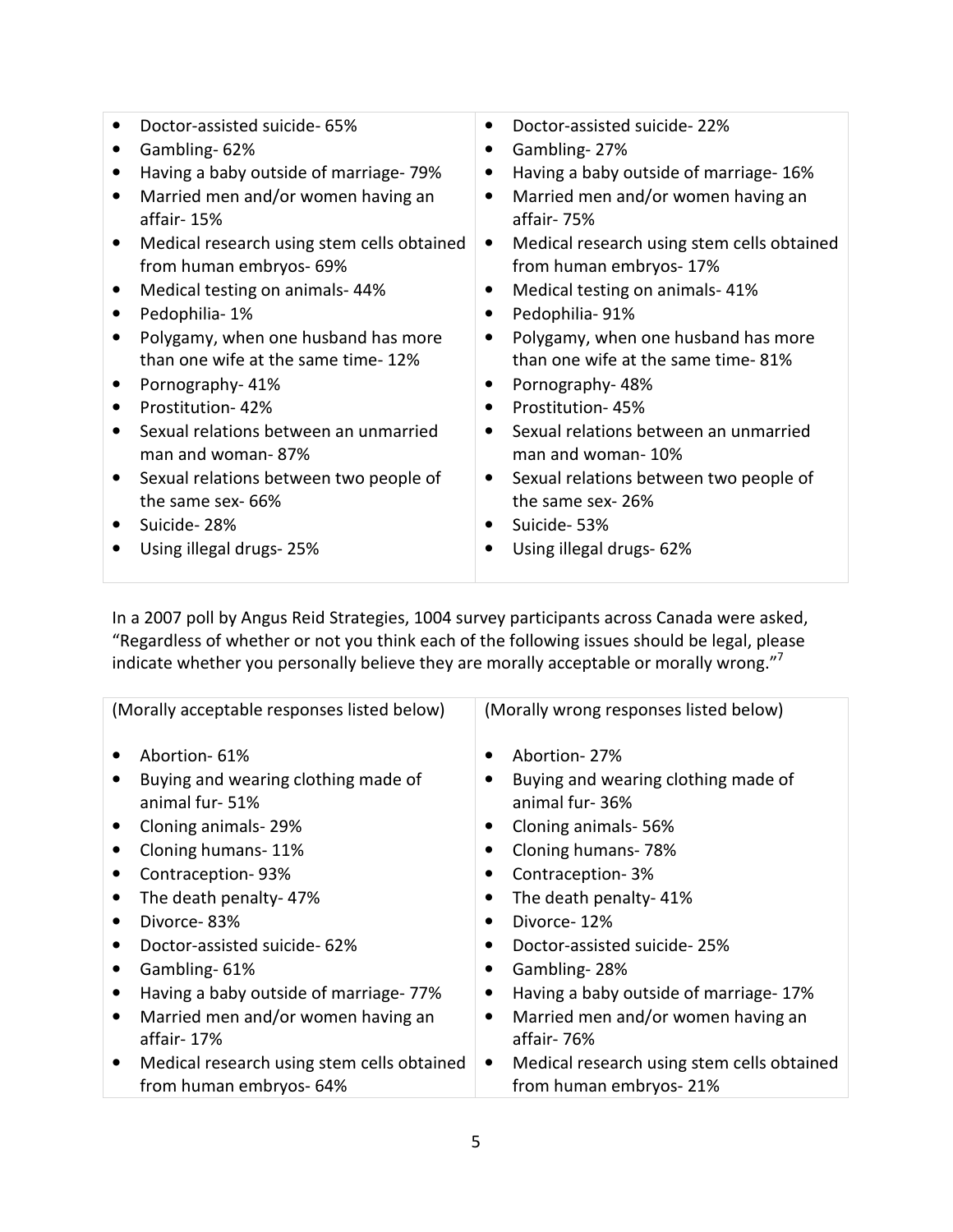• Medical testing on animals- 40% • Pedophilia- 1% • Polygamy, when one husband has more than one wife at the same time- 10% • Pornography- 38% • Prostitution- 36% • Sexual relations between an unmarried man and woman- 81% • Sexual relations between two people of the same sex- 59% • Suicide- 25% • Using illegal drugs- 20% • Medical testing on animals- 47% • Pedophilia- 91% • Polygamy, when one husband has more than one wife at the same time- 84% • Pornography- 54% • Prostitution- 55% • Sexual relations between an unmarried man and woman- 15% • Sexual relations between two people of the same sex- 33% • Suicide- 62% • Using illegal drugs- 68%

### **3. When Abortion Should be Illegal**

In a 2012 poll by Angus Reid Public Opinion, 1001 survey participants across Canada were asked, "Thinking about abortion, which one of these statements comes closest to your own point of view?"<sup>8</sup>

- 51% said, "There should be laws which outline when a woman can have an abortion in Canada."
- 37% said, "There should be no laws on this matter—a woman should have the unrestricted right to have an abortion at any time up to the moment of birth."
- 12% said, "Not sure."

In a 2012 poll by Ipsos Reid, 1,101 survey participants across Canada were asked, "Do you support or oppose the introduction of a law in Canada that places limits on when a woman can have an abortion during her pregnancy, such as during the last trimester?"<sup>9</sup>

- 60% said, "Support."
- 40% said, "Oppose."

In a 2012 poll by Ipsos Reid, 1,101 survey participants across Canada were asked, "In your opinion, abortion..."<sup>10</sup>

- 45% said, "Should be permitted in certain circumstances."
- 6% said, "Should not be permitted under any circumstances."
- 49% said, "Should be permitted whenever a woman decides she wants one."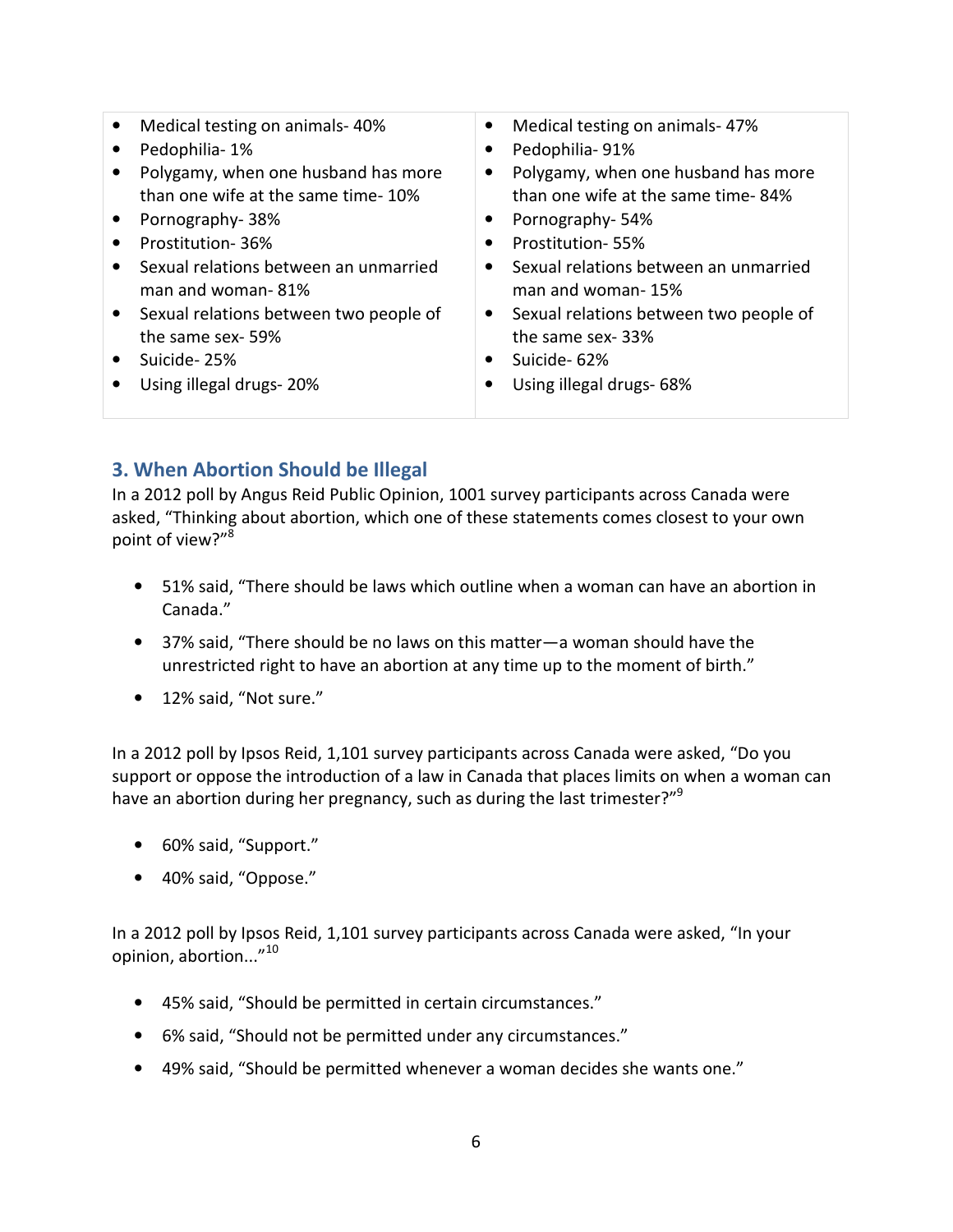In a 2011 poll by Abacus Data, 1006 survey participants across Canada were asked, "Which of the following statements, if any, best represents your view on abortion? "<sup>11</sup>

- 52% said, "I support the right of women to make choices about their own bodies."
- 17% said, "I support legal abortion, but only in extreme circumstances."
- 18% said, "I am personally opposed to abortion, but recognize the right of individuals to make their own choices."
- 8% said, "I am personally opposed to abortion and feel that it should be illegal in Canada."
- 1% said, "None of these."
- 4% said, "Unsure."

In a 2011 poll by Abacus Data, 1006 survey participants across Canada were asked, "When do you believe human life should be legally protected?"<sup>12</sup>

- 27% said, "From conception."
- 21% said, "After 3 months of pregnancy."
- 11% said, "After 6 months of pregnancy."
- 22% said, "From birth."
- 19% said, "Not sure."

In a 2011 poll by Environics, 2000 survey participants across Canada were asked, "In your opinion, at what point in human development should the law protect human life? Should it  $be...?''^{13}$ 

- 28% said, "At conception."
- 17% said, "From 2 months on."
- 17% said, "From 3 months on."
- 10% said, "From 6 months on."
- 20% said, "At birth."
- 9% said, "Do not know/No answer."

In a 2011 poll by Environics, 2000 survey participants across Canada were asked, "Thinking generally, do you think abortion should generally be legal or generally illegal during each of the following stages of pregnancy...first three months...second three months...last three months?"14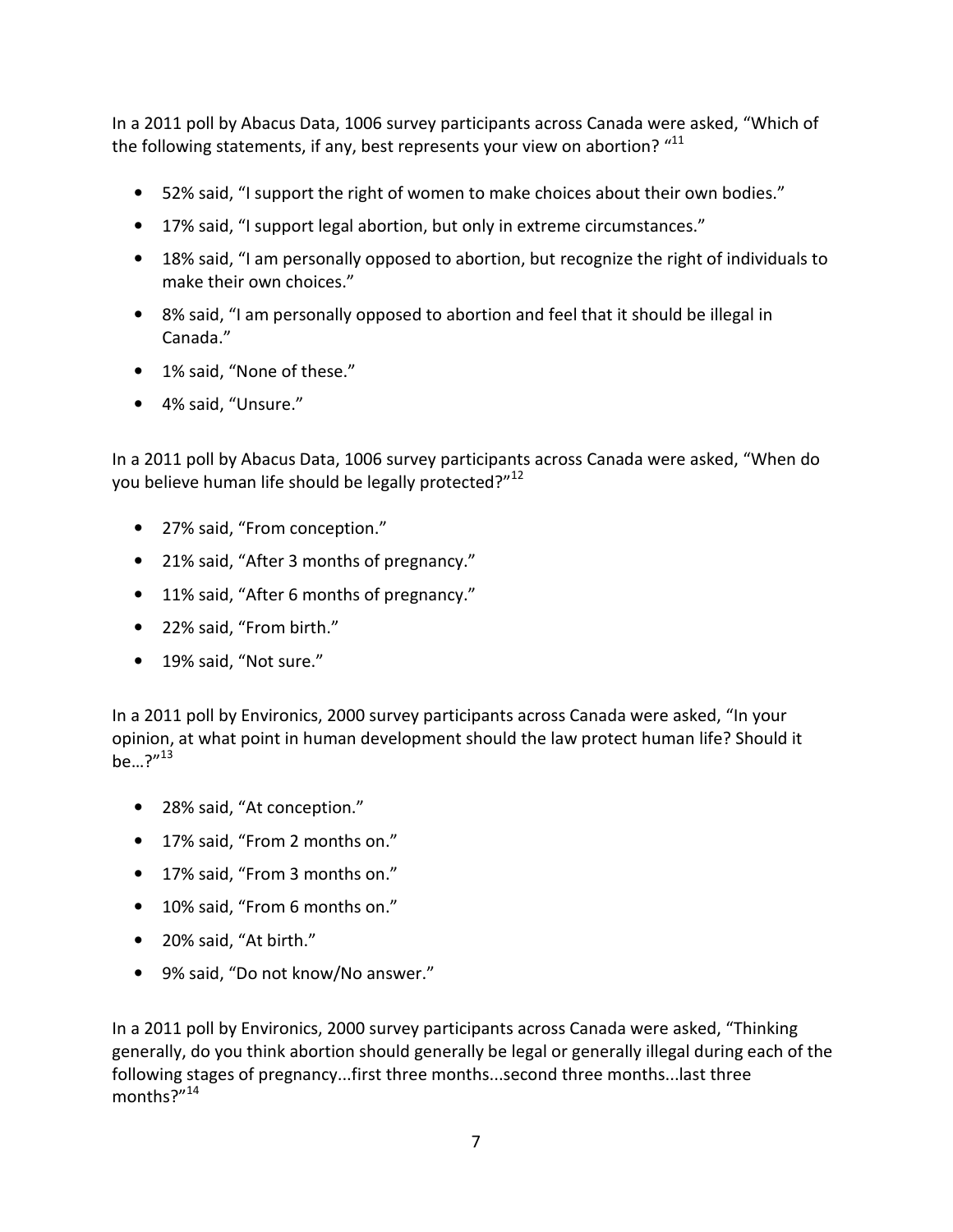First three months:

- 68% said, "Legal."
- 26% said, "Illegal."
- 6% said, "Do not know/No answer."

Second three months:

- 33% said, "Legal."
- 58% said, "Illegal."
- 9% said, "Do not know/No answer."

Third three months:

- 16% said, "Legal."
- 77% said, "Illegal."
- 7% said, "Do not know/No answer."

In a 2010 poll by Angus Reid Public Opinion, 1022 survey participants across Canada were asked, "Abortion is currently not regulated in Canada, meaning that a woman can legally have an abortion at any time during her pregnancy, with no restrictions. Thinking about this, which one of these options would you prefer to regulate abortion in Canada?"<sup>15</sup>

- 27% said, "The status-quo: Women being able to have an abortion at any time during their pregnancy, with no restrictions whatsoever."
- 22% said, "Women being able to have an abortion during the first three months with no restrictions and the during the last six months but only if their life is in danger, if they have been the victim of rape, or if the fetus has serious defects."
- 15% said, "Women being able to have an abortion only during the first three months of their pregnancy, with no other restrictions."
- 12% said, "Women being able to have an abortion during the first three months of their pregnancy, and only if their life is in danger, if they have been the victim of rape, or if the fetus has serious defects."
- 10% said, "Not sure."
- 8% said, "Women being able to have an abortion at any time during their pregnancy, but only if their life is in danger, if they have been the victim of rape, or if the fetus has serious defects."
- 6% said, "Women being forbidden from having an abortion under any circumstances."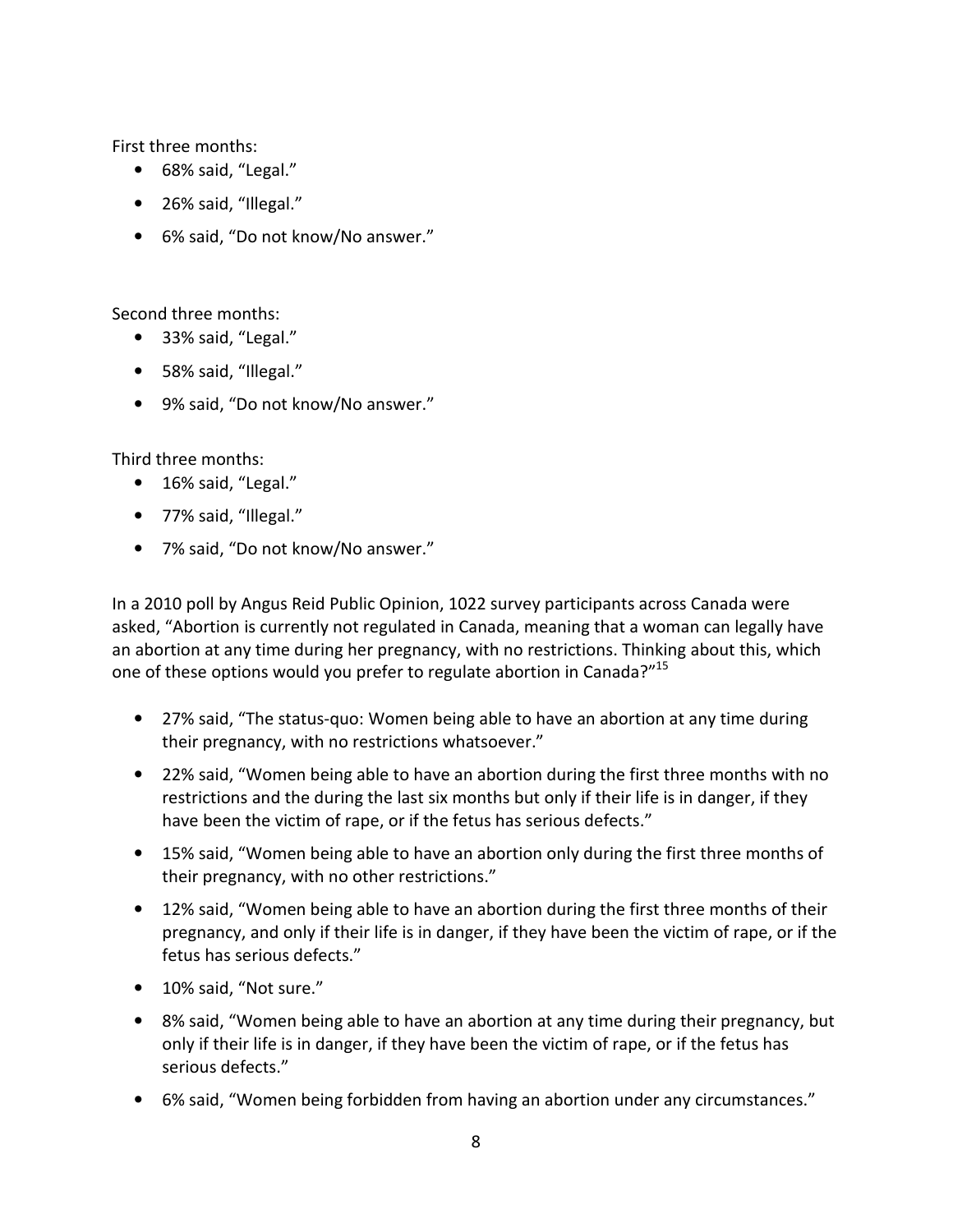In a 2010 poll by Angus Reid Public Opinion, 1022 survey participants across Canada were asked, "Do you think abortion should be legal under any circumstances, legal only under certain circumstances, or illegal in all circumstances?"<sup>16</sup>

- 48% said, "Legal under any circumstances."
- 42% said, "Legal only under certain circumstances."
- 6% said, "Illegal in all circumstances."
- 5% said, "Not sure."

In a 2010 poll by Angus Reid Public Opinion, 1022 survey participants across Canada were asked, "What is your personal feeling about abortion?"<sup>17</sup>

- 41% said, "Abortion should be permitted in all cases."
- 23% said, "Abortion should be permitted, but subject to greater restrictions than now."
- 18% said, "Abortion should be permitted only in cases such as rape, incest and to save the woman's life."
- 9% said, "Abortion should only be permitted to save the woman's life."
- 8% said, "Not sure."

In a 2010 poll by Angus Reid Public Opinion, 1002 survey participants across Canada were asked, "What is your personal feeling about abortion?"<sup>18</sup>

- 40% said, "Abortion should be permitted in all cases."
- 31% said, "Abortion should be permitted, but subject to greater restrictions than now."
- 16% said, "Abortion should be permitted only in cases such as rape, incest and to save the woman's life."
- 5% said, "Abortion should only be permitted to save the woman's life."
- 9% said, "Not sure."

In a 2010 poll by Angus Reid Public Opinion, 1002 survey participants across Canada were asked, "Abortion is currently not regulated in Canada, meaning that a woman can legally have an abortion at any time during her pregnancy, with no restrictions. Thinking about this, which one of these options would you prefer to regulate abortion in Canada?"<sup>19</sup>

• 30% said, "The status-quo: Women being able to have an abortion at any time during their pregnancy, with no restrictions whatsoever."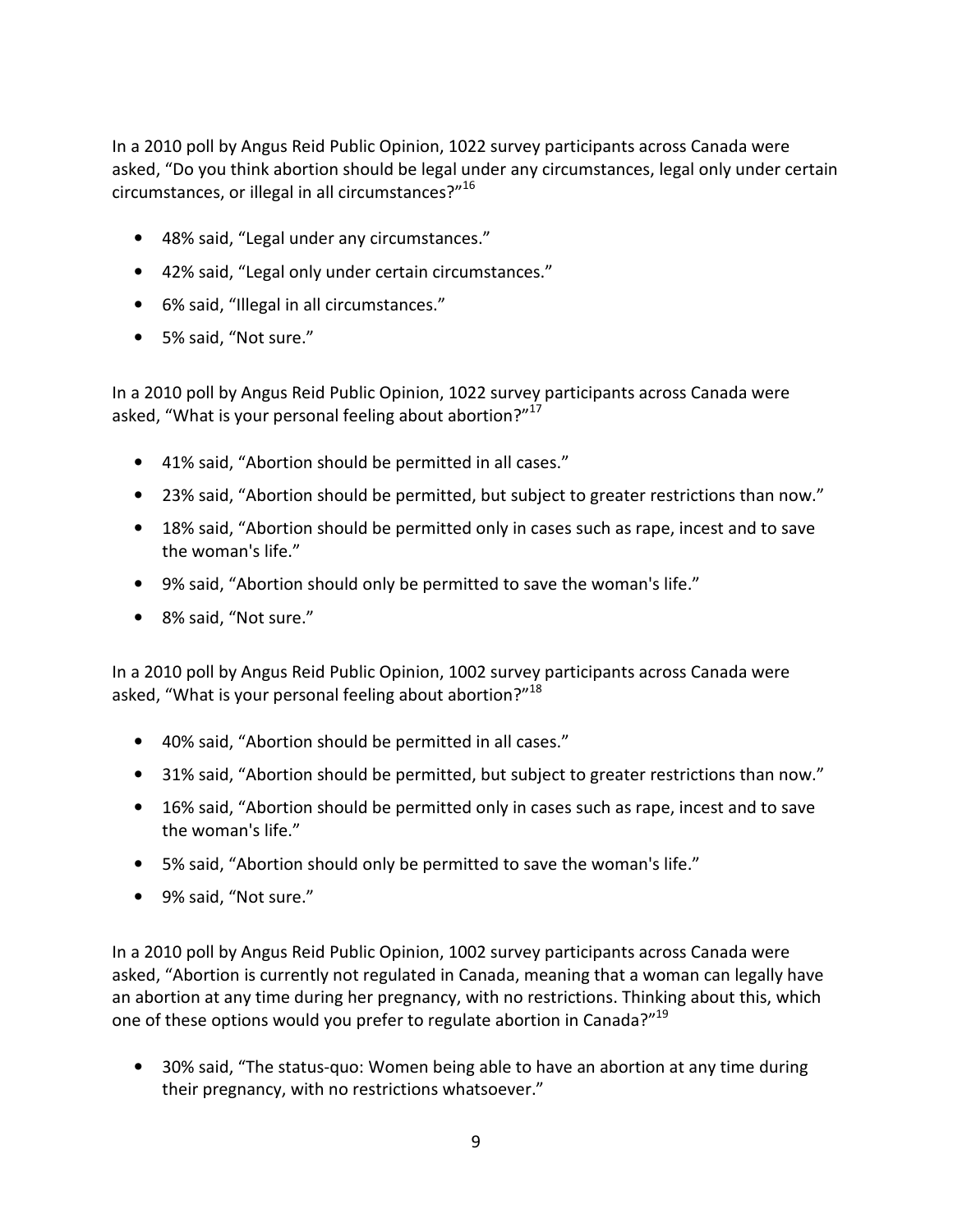- 6% said, "Women being able to have an abortion at any time during their pregnancy, but only if their life is in danger, if they have been the victim of rape, or if the fetus has serious defects."
- 15% said, "Women being able to have an abortion only during the first three months of their pregnancy, with no other restrictions."
- 13% said, "Women being able to have an abortion during the first three months of their pregnancy, and only if their life is in danger, if they have been the victim of rape, or if the fetus has serious defects."
- 24% said, "Women being able to have an abortion during the first three months with no restrictions and then during the last six months but only if their life is in danger, if they have been the victim of rape, or if the fetus has serious defects."
- 5% said, "Women being forbidden from having an abortion under any circumstances."
- 9% said, "Not sure."

In a 2010 poll by Angus Reid Public Opinion, 1002 survey participants across Canada were asked, "Do you think abortion should be legal under any circumstances, legal only under certain circumstances, or illegal in all circumstances?"20

- 48% said, "Legal under any circumstances."
- 43% said, "Legal only under certain circumstances."
- 4% said, "Illegal in all circumstances."
- 5% said, "Not sure."

In a 2010 survey by Ipsos Reid, 1000 survey participants across Canada were asked, "In your option, do you think that abortion...?" $^{21}$ 

- 43% said, "SHOULD be permitted whenever a woman decides she wants one."
- 31% said, "SHOULD be permitted in certain circumstances."
- 21% said, "Should NOT be permitted under any circumstances, except when the life of the mother is in danger."
- 4% said, "Don't know/Refused to answer."

In a 2009 poll by Environics, 2002 survey participants across Canada were asked, "In your opinion, at what point in human development should the law protect human life? Should it  $be...?''^{22}$ 

• 30% said, "From conception on."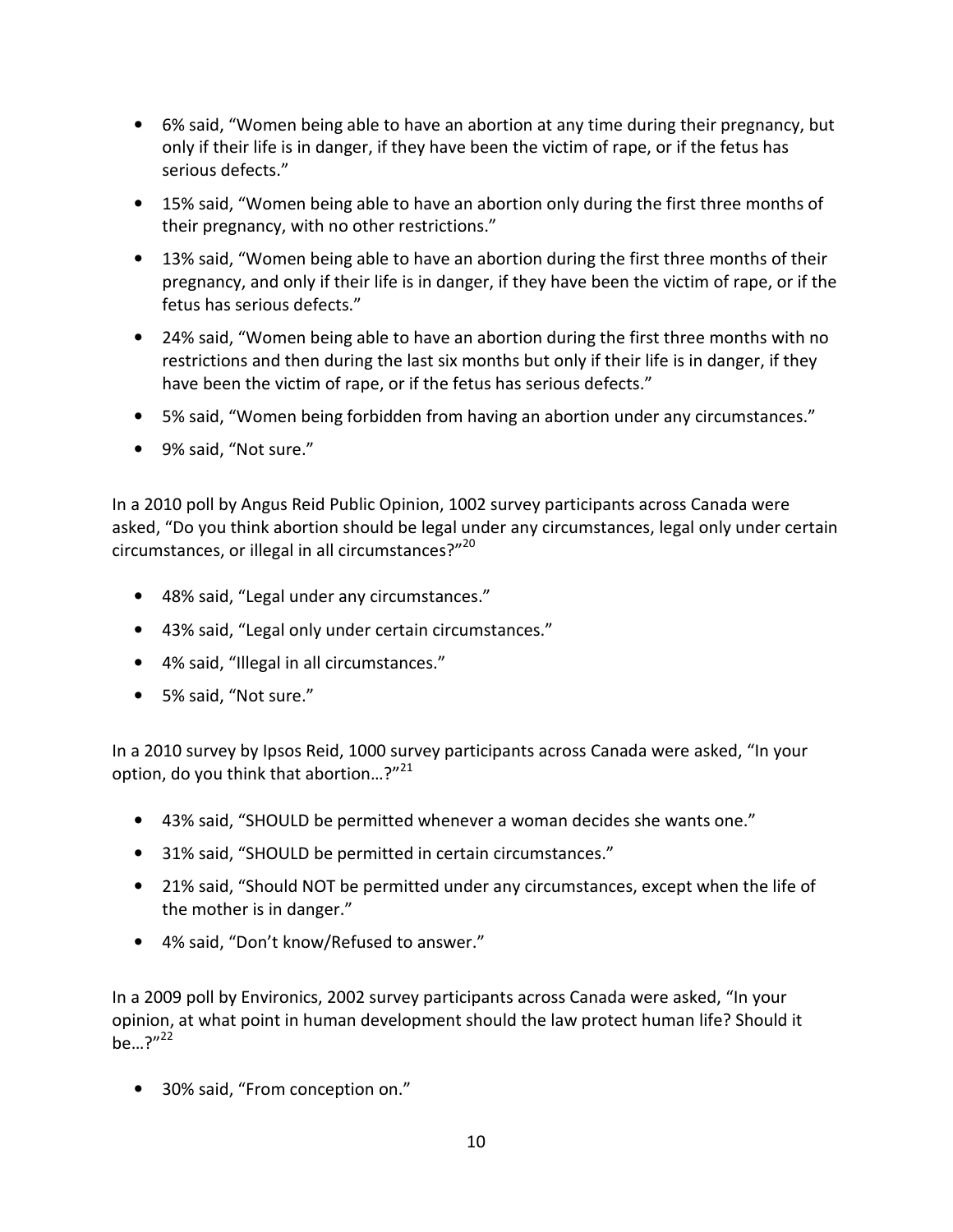- 17% said, "After three months of pregnancy."
- 8% said, "After six months of pregnancy."
- 34% said, "From the point of birth."
- 11% said, "Do not know/No answer"

In a 2008 poll by Angus Reid Strategies, 1003 survey participants across Canada were asked, "Do you think abortion should be legal under any circumstances, legal only under certain circumstances, or illegal in all circumstances?"<sup>23</sup>

- 49% said, "Abortion should be legal under any circumstances."
- 42% said, "Abortion should be legal only under certain circumstances."
- 5% said, "Abortion should be illegal in all circumstances."
- 3% said, "Not sure."

In a 2008 poll by Angus Reid Strategies, 1003 survey participants across Canada were asked, "What is your personal feeling about abortion?"<sup>24</sup>

- 46% said, "Abortion should be permitted in all cases."
- 22% said, "Abortion should be permitted only in cases such as rape, incest and to save the woman's life."
- 19% said, "Abortion should be permitted, but subject to greater restrictions than now."
- 7% said, "Abortion should only be permitted to save the woman's life."
- 6% said, "Not sure."

In a 2008 poll by Environics, 2023 survey participants across Canada were asked, "In your opinion, at what point in human development should the law protect human life? Should it  $be...$ ?"<sup>25</sup>

- 28% said, "From conception on."
- 20% said, "After three months of pregnancy."
- 9% said, "After six months of pregnancy."
- 33% said, "From the point of birth."
- 10% said, "Do not know/No answer."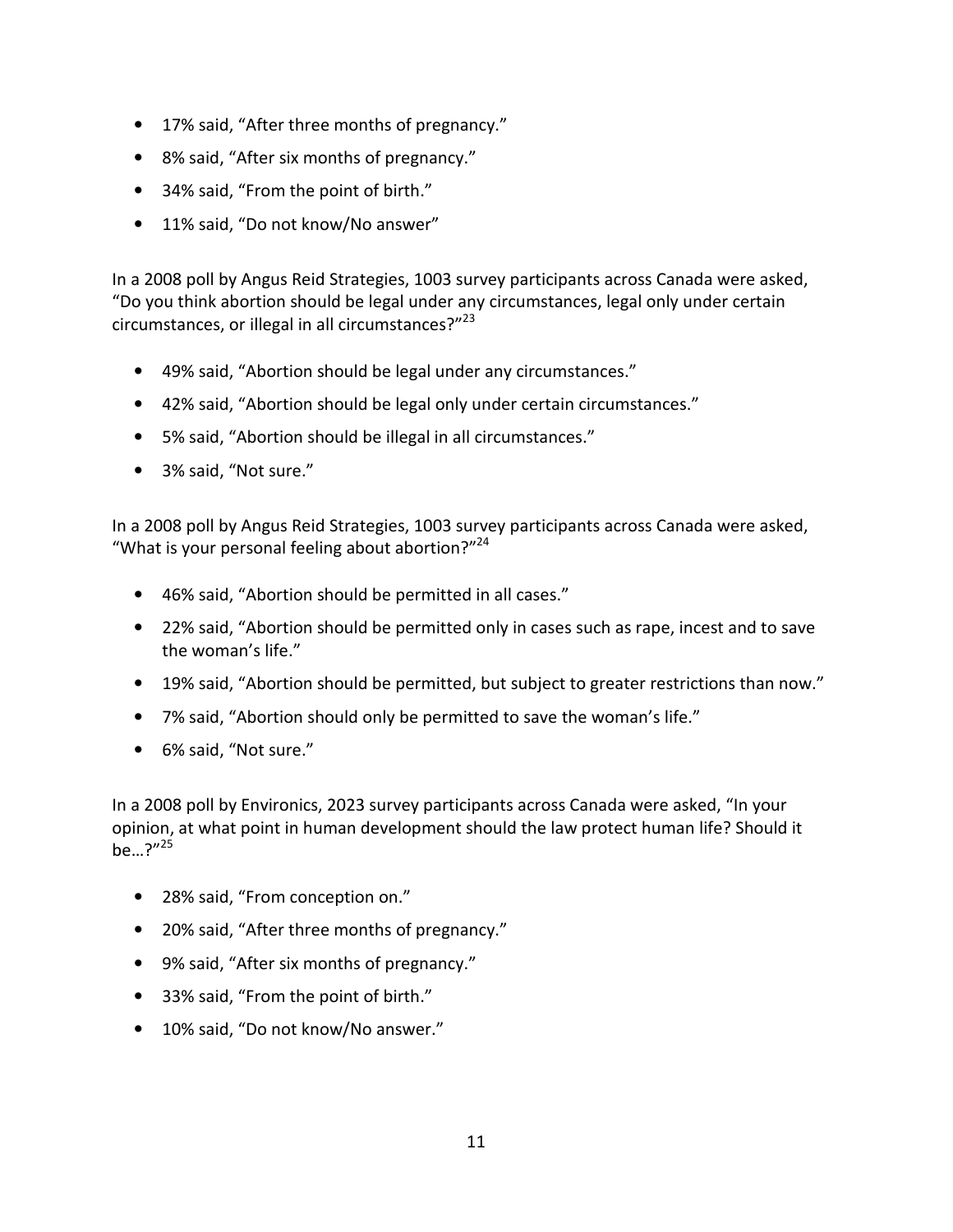In a 2007 poll by Environics, 2047 survey participants across Canada were asked, "In your opinion, at what point in human development should the law protect human life? Should it  $he...$ ?"<sup>26</sup>

- 30% said, "From conception on."
- 21% said, "After three months of pregnancy."
- 11% said, "After six months of pregnancy."
- 33% said, "From the point of birth."
- 5% said, "Do not know/No answer"

#### **4. Awareness of Abortion Laws**

In a 2010 poll by Angus Reid Public Opinion, 1022 survey participants across Canada were asked, "Speaking about abortion in Canada, which of the following do you think is true?"<sup>27</sup>

- 41% said, "A woman can have an abortion only during the first three months of her pregnancy, with no other restrictions."
- 21% said, "A woman can have an abortion at any time during her pregnancy, with no restrictions whatsoever."
- 15% said, "A woman can only have an abortion during the first three months of her pregnancy, and only if her life is in danger, if she has been the victim or rape, or if the fetus has serious defects."
- 13% said, "Not sure."
- 10% said, "A woman can have an abortion at any time during her pregnancy, but only if her life is in danger, if she has been the victim of rape, or if the fetus has serious defects."

In a 2010 poll by Angus Reid Public Opinion, 1002 survey participants across Canada were asked, "Speaking about abortion in Canada, which of the following do you think is true?"<sup>28</sup>

- 43% said, "A woman can have an abortion only during the first three months of her pregnancy, with no other restrictions."
- 20% said, "A woman can have an abortion at any time during her pregnancy, with no restrictions whatsoever."
- 14% said, "A woman can only have an abortion during the first three months of her pregnancy, and only if her life is in danger, if she has been the victim or rape, or if the fetus has serious defects."
- 12% said, "Not sure."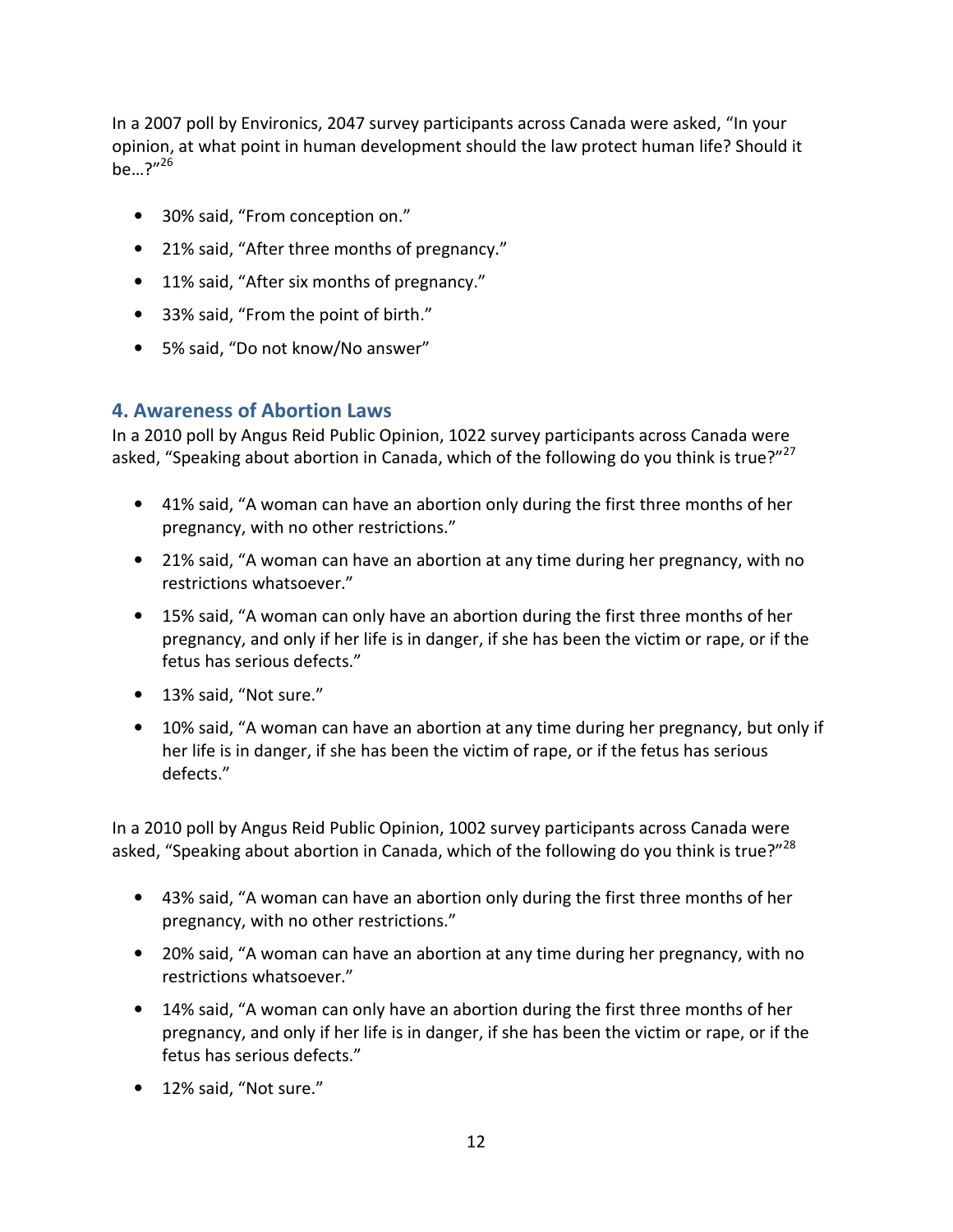• 10% said, "A woman can have an abortion at any time during her pregnancy, but only if her life is in danger, if she has been the victim of rape, or if the fetus has serious defects."

According to a 2008 poll by Angus Reid Strategies and Signal Hill, 1004 survey participants across Canada were asked, "Now we'd like to ask you some questions about abortion. As far as you know, when can an abortion be performed in Canada?"<sup>29</sup>

- 61% said, "Only in the first three months of gestation."
- 11% said, "Only in the first six months of gestation."
- 8% said, "Any time up to nine months of gestation."
- 19% said, "Not sure."

According to a 2008 poll by Angus Reid Strategies and Signal Hill, 1004 survey participants across Canada were asked, "As far as you know, under what circumstances can an abortion be performed in Canada?"<sup>30</sup>

- 8% said, "Only if the woman's health is in danger."
- 1% said, "Only if the foetus has defects."
- 4% said, "Only if the pregnancy is the result of rape or incest."
- 75% said, "For any reason on demand."
- 13% said, "Not sure."

# **5. Requiring Parental Consent for Minors**

In a 2010 poll by Angus Reid Public Opinion, 1022 survey participants across Canada were asked, "In your view, should women under the age of 18 require the consent of their parents or legal guardians in order to have an abortion?" $31$ 

- 55% said, "Yes."
- 32% said, "No."
- 12% said, "Not sure."

In a 2010 poll by Angus Reid Public Opinion, 1002 survey participants across Canada were asked, "In your view, should women under the age of 18 require the consent of their parents or legal guardians in order to have an abortion?"<sup>32</sup>

• 53% said, "Yes."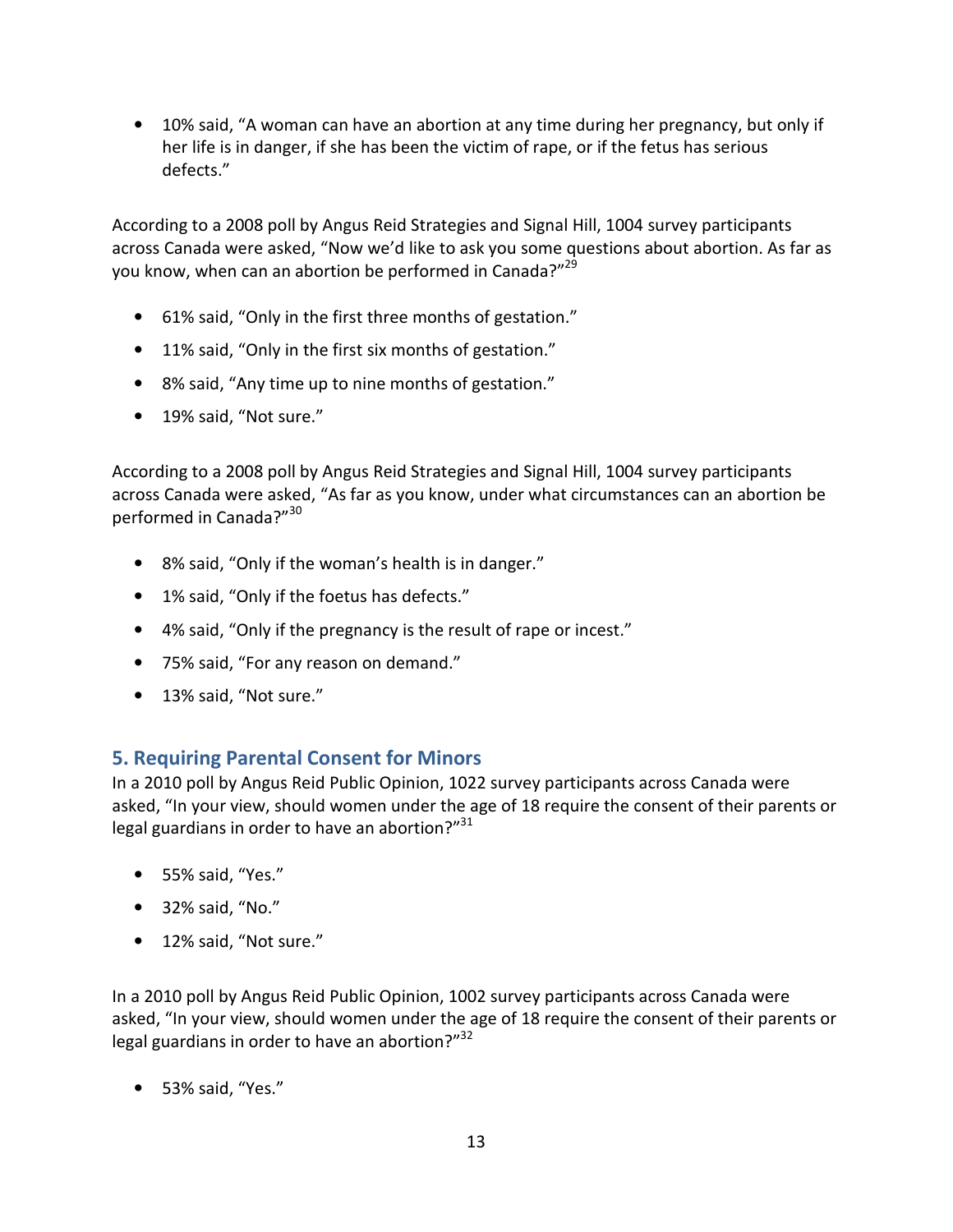- 34% said, "No."
- 14% said, "Not sure."

In a 2008 poll by Angus Reid Strategies, 1003 survey participants across Canada were asked, "In your view, should women under the age of 18 require the consent of their parents or legal guardians in order to have an abortion?"<sup>33</sup>

- 53% said, "Yes."
- 36% said, "No."
- 12% said, "Not sure."

In a 2007 poll by Environics, 2047 survey participants across Canada were asked, "At present in Canada it is legal for minors under the age of 18 to have an abortion without the consent of their parents. Do you support or oppose a law that requires minors under the age of 18 to have their parents' consent in order to have an abortion?"<sup>34</sup>

- 54% said, "Yes, support."
- 43% said, "No, oppose."
- 3% said, "Do not know/No answer."

# **6. Ensuring Informed Consent**

In a 2008 poll by Environics, 2023 survey participants across Canada were asked, "Some states in the U.S. have 'informed consent' laws concerning abortion. These laws require that, before a woman has an abortion procedure, here physician must provide her with certain information such as details on the stages of foetal development including an ultrasound scan, the possible complications and side effects following an abortion, and alternatives to abortion. Do you support or oppose similar laws in Canada for women considering abortion?"<sup>35</sup>

- 65% said, "Yes, support."
- 30% said, "No, oppose."
- 5% said, "Do not know/No answer."

In a 2007 poll by Environics, 2047 survey participants across Canada were asked, "Some states in the U.S. have 'informed consent' laws concerning abortion. These laws require that, before a woman has an abortion procedure, her physician must provide her with certain information such as details on the stages of foetal development including an ultrasound scan, the possible complications and side effects following an abortion, and alternatives to abortion. Do you support or oppose similar laws in Canada for women considering abortion?"<sup>36</sup>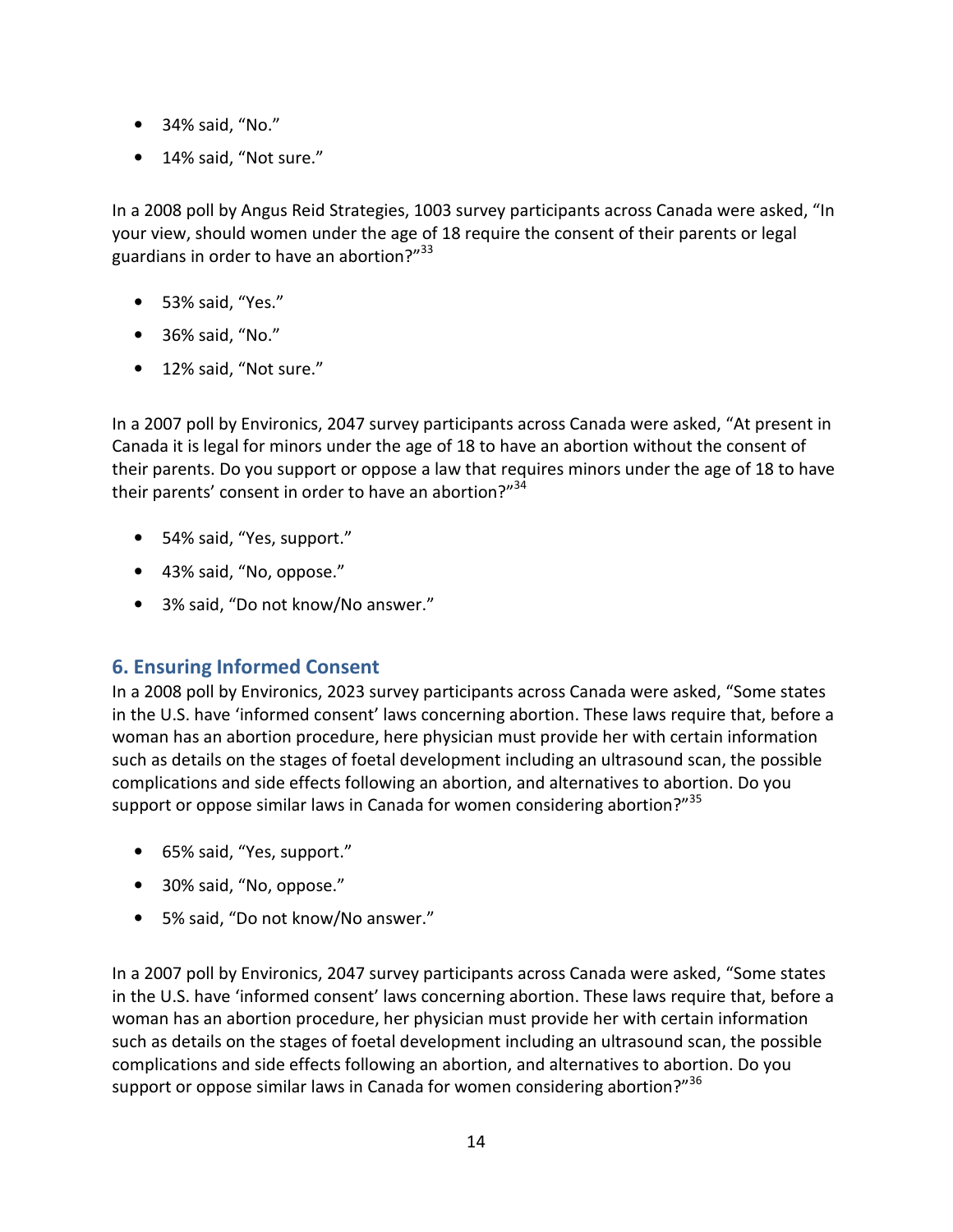- 67% said, "Yes, support."
- 29% said, "No, oppose."
- 5% said, "Do not know/No answer."

### **7. Access to Information about Abortion or Alternatives**

In a 2010 poll by Angus Reid Public Opinion, 1022 survey participants across Canada were asked, "From what you have seen, read or heard, would you say that pregnant women in Canada have access to enough information about alternatives to abortion, such as adoption, counseling for pregnant women, etc.?"<sup>37</sup>

- 50% said, "They DO have enough access to information about alternatives."
- 31% said, "They DO NOT have enough access to information about alternatives."
- 19% said, "Not sure."

In a 2010 poll by Angus Reid Public Opinion, 1022 survey participants across Canada were asked, "Thinking about your own province, would you support or oppose your provincial health authority demanding that all health care workers offer information about alternatives to abortion, such as adoption, counseling for pregnant women, etc., to all women as soon as they notify them of their pregnancy?"<sup>38</sup>

- 79% said, "Support."
- 13% said, "Oppose."
- 8% said, "Not sure."

In a 2010 poll by Angus Reid Public Opinion, 1002 survey participants across Canada were asked, "From what you have seen, read or heard, would you say that pregnant women in Canada have access to enough information about alternatives to abortion, such as adoption, counseling for pregnant women, etc.?"<sup>39</sup>

- 44% said, "They DO have enough access to information about alternatives."
- 31% said, "They DO NOT have enough access to information about alternatives."
- 26% said, "Not sure."

In a 2010 poll by Angus Reid Public Opinion, 1002 survey participants across Canada were asked, "Thinking about your own province, would you support or oppose your provincial health authority demanding that all health care workers offer information about alternatives to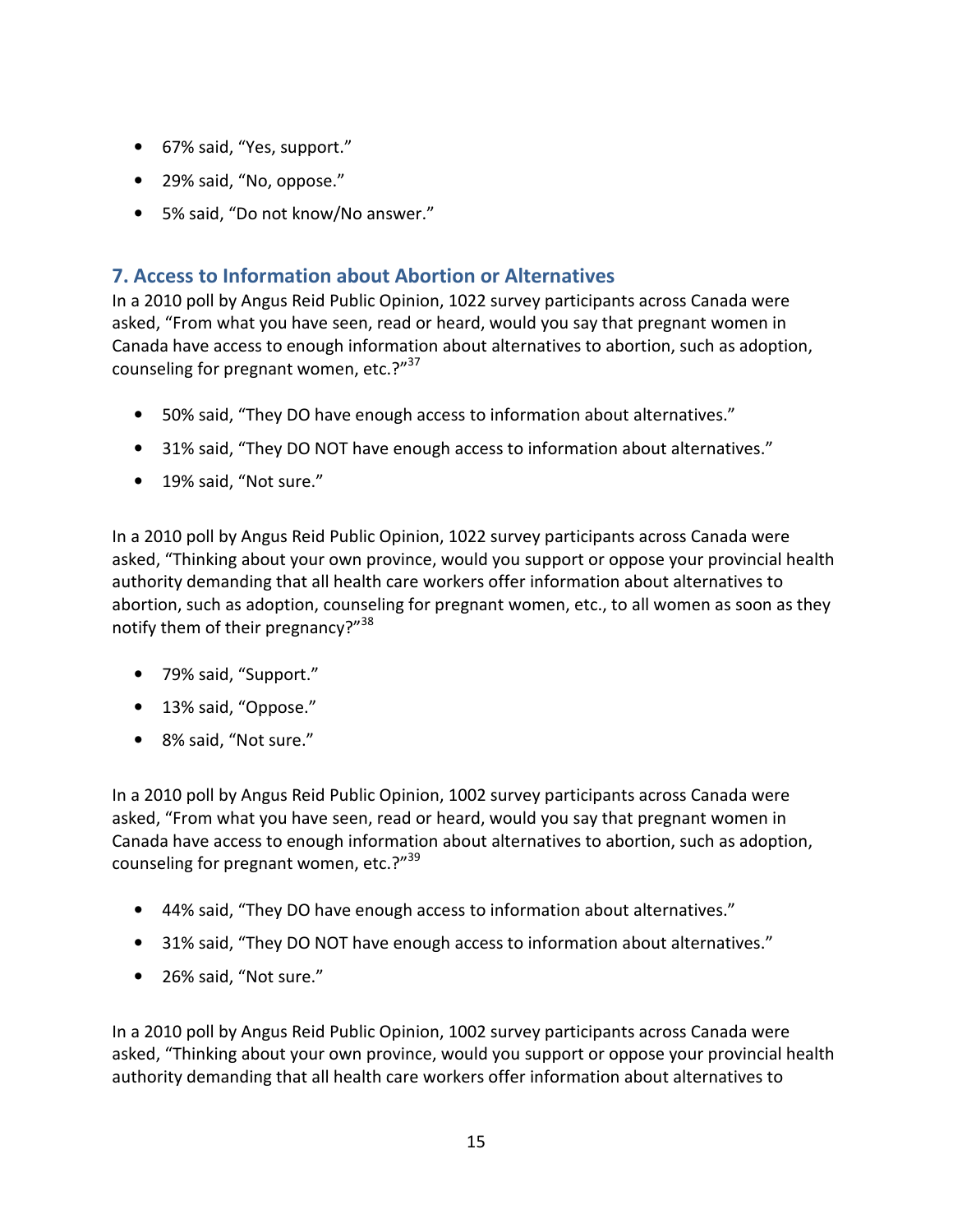abortion, such as adoption, counseling for pregnant women, etc., to all women as soon as they notify them of their pregnancy?"<sup>40</sup>

- 79% said, "Support."
- 14% said, "Oppose."
- 7% said, "Not sure."

### **8. Abortion as an Election Issue**

In a 2010 survey by Ipsos Reid, 1000 survey participants across Canada were asked, "Now, imagine for a moment that abortion becomes a major issue in the next federal election. Would you be more likely to support a party that...?"<sup>41</sup>

- 34% said, "Wants a new abortion law."
- 50% said, "Wants to leave things as they are."
- 11% said, "Abortion won't have an impact on my vote."
- 5% said, "Don't know/Refused to answer."

# **9. Self-Defining as Pro-Life or Pro-Choice**

In a 2010 poll by Ekos Politics, 2162 survey participants across Canada were asked, "Thinking about your general views on abortion, would you say you are more pro-life or pro-choice?" (Please use a 7-point scale where 1 means strongly pro-life, 7 means strongly pro-choice, and the midpoint 4 means neither.) $42$ 

- 27% said, "Pro-life." (1-3)
- 10% said, "Neither." (4)
- 52% said, "Pro-choice." (5-7)
- 11% said, "Do not know/No response"

# **10. Abortion Funding, Domestic and International**

In a 2011 poll by Abacus Data, 1014 survey participants from Ontario were asked, "Before today, were you aware that publicly subsidized abortions in Ontario cost taxpayers at least \$30 million per year?"<sup>43</sup>

- 91% said, "No."
- 9% said, "Yes."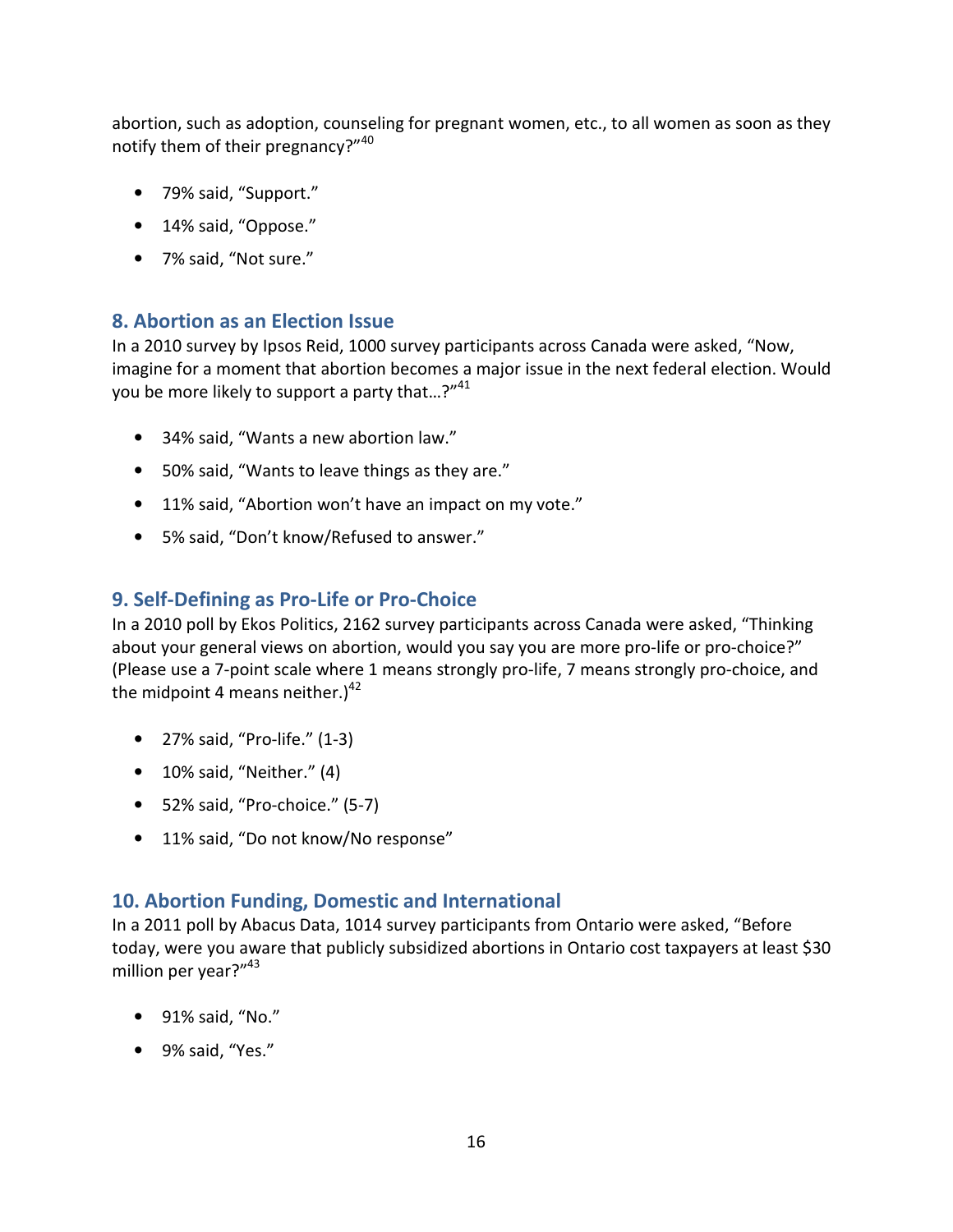In a 2011 poll by Abacus Data, 1014 survey participants from Ontario were asked, "Which of the following statements comes closest to your view?"44

- 40% said, "I think abortions should be available to those who choose to have one, but the province should only pay for them in case of emergencies."
- 30% said, "I think abortions should be available to those who choose to have one and the cost should be covered by the province."
- 11% said, "I think abortions should be available to those who choose to have one, but I don't think the province should pay for them."
- 10% said, "I don't agree with abortions being conducted in Ontario at all."
- 8% said, "None of these come closest to my view."

In a 2011 poll by Abacus Data, 1006 survey participants across Canada were asked, "How should legal abortions be funded?"<sup>45</sup>

- 45% said, "Public healthcare system."
- 22% said, "Public healthcare in extreme cases."
- 20% said, "Paid for by the patient."
- 7% said, "Abortions should not be performed at all."

In a 2011 poll by Environics, 2000 survey participants across Canada were asked, "In Canada, all hospital abortions and most abortions at private clinics are paid for through the taxpayer funded health care system. When it comes to the funding of abortions, which of the following three opinions is closest to your own...?"<sup>46</sup>

- 30% said, "Abortions should always be paid using the tax-funded health care system."
- 54% said, "Abortions should be financed using tax dollars but only in medical emergencies, such as a threat to the mother's life or in cases of rape or incest."
- 13% said, "Paying for abortions should be the individual's responsibility."
- 3% said, "Do not know/No answer."

In a 2010 poll by Angus Reid Public Opinion, 1022 survey participants across Canada were asked, "In Canada, abortions are provided on request to Canadian citizens and permanent residents, and are funded by the health care system. Which of these statements comes closer to your own point of view?"<sup>47</sup>

• 44% said, "The health care system should fund abortions whenever they are requested."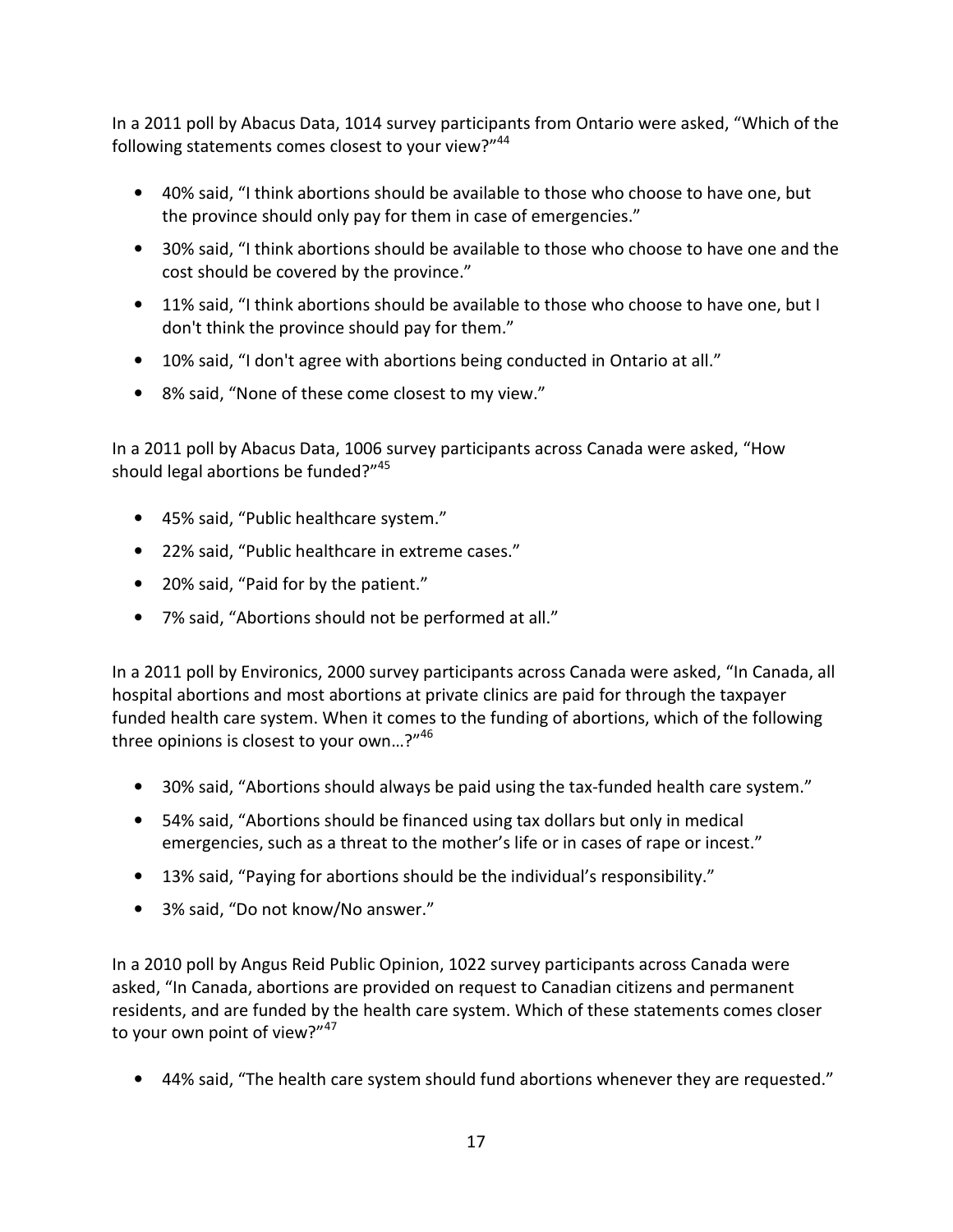- 39% said, "The health care system should only fund abortions in the event of medical emergencies."
- 10% said, "The health care system should not fund abortions at all."
- 7% said, "Not sure."

In a 2010 poll by Angus Reid Public Opinion, 1002 survey participants across Canada were asked, "In Canada, abortions are provided on request to Canadian citizens and permanent residents, and are funded by the health care system. Which of these statements comes closer to your own point of view?"<sup>48</sup>

- 43% said, "The health care system should fund abortions whenever they are requested."
- 41% said, "The health care system should only fund abortions in the event of medical emergencies."
- 7% said, "The health care system should not fund abortions at all."
- 9% said, "Not sure."

In a 2010 poll by Harris Decima, 1008 survey participants across Canada were asked, "In providing funds for women's health in the developing world, should the Canadian government include funding for…"<sup>49</sup>

Contraception:

- 74% said, "Yes."
- 21% said, "No."

#### Abortion:

- 46% said, "Yes."
- 48% said, "No."

In a 2010 poll by Harris Decima, just over 1000 Canadians across Canada were asked, "Do you strongly support, support, oppose or strongly oppose a policy that would see Canada NOT fund agencies that provide abortion procedures in the developing world?"<sup>50</sup>

- 29% said, "Strongly oppose."
- 29% said, "Oppose."
- 21% said, "Support."
- 9% said, "Strongly support."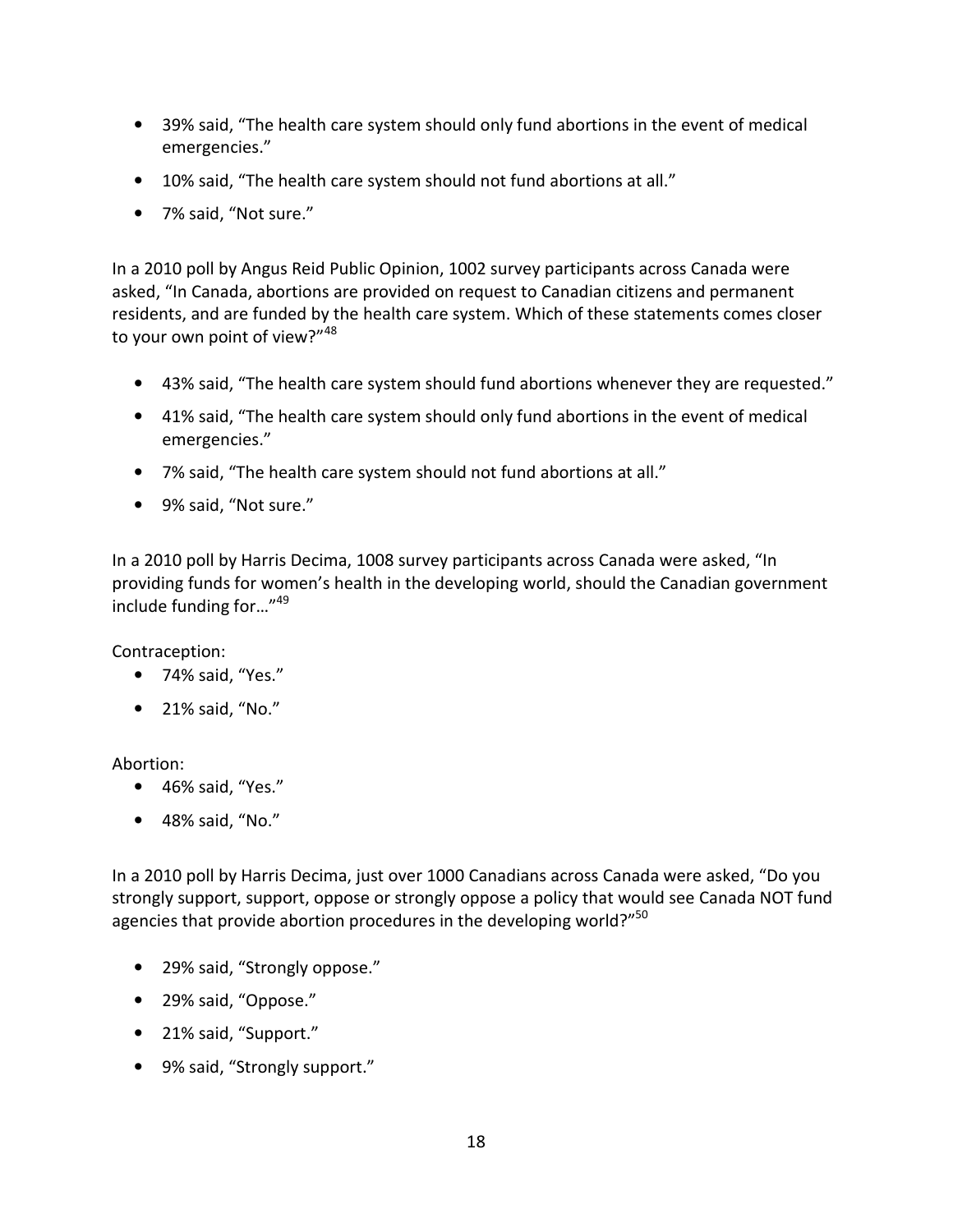In a 2009 poll by Environics, 2002 survey participants across Canada were asked, "When it comes to the funding of abortions, which of the following three opinions is closest to your own?"<sup>51</sup>

- 26% said, "Abortions should always be paid using the tax-funded health care system."
- 49% said, "Abortions should be financed using tax dollars but only in medical emergencies, such as a threat to the mother's life or in cases of rape or incest."
- 18% said, "Paying for abortions should be a private responsibility, either out-of-pocket or using Blue Cross or other private health care plans."
- 7% said, "Do not know/No answer."

In a 2008 poll by Angus Reid Strategies, 1003 survey participants across Canada were asked, "In Canada, abortions are provided on request to Canadian citizens and permanent residents, and are funded by the health care system. Which of these statements comes closer to your own point of view?"<sup>52</sup>

- 43% said, "The health care system should fund abortions whenever they are requested."
- 44% said, "The health care system should only fund abortions in the event of medical emergencies."
- 4% said, "The health care system should not fund abortions at all."
- 8% said, "Not sure."

In a 2008 poll by Environics, 2023 survey participants across Canada were asked, "When it comes to the funding of abortions, which of the following three opinions is closest to your own?"<sup>53</sup>

- 30% said, "Abortions should always be paid using the tax-funded health care system."
- 49% said, "Abortions should be financed using tax dollars but only in medical emergencies, such as a threat to the mother's life or in cases of rape or incest."
- 17% said, "Paying for abortions should be a private responsibility, either out-of-pocket or using Blue Cross or other private health care plans."
- 4% said, "Do not know/No answer."

In a 2007 poll by Environics, 2047 survey participants across Canada were asked, "When it comes to the funding of abortions, which of the following three opinions is closest to your own?"<sup>54</sup>

• 32% said, "Abortions should always be paid using the tax-funded health care system."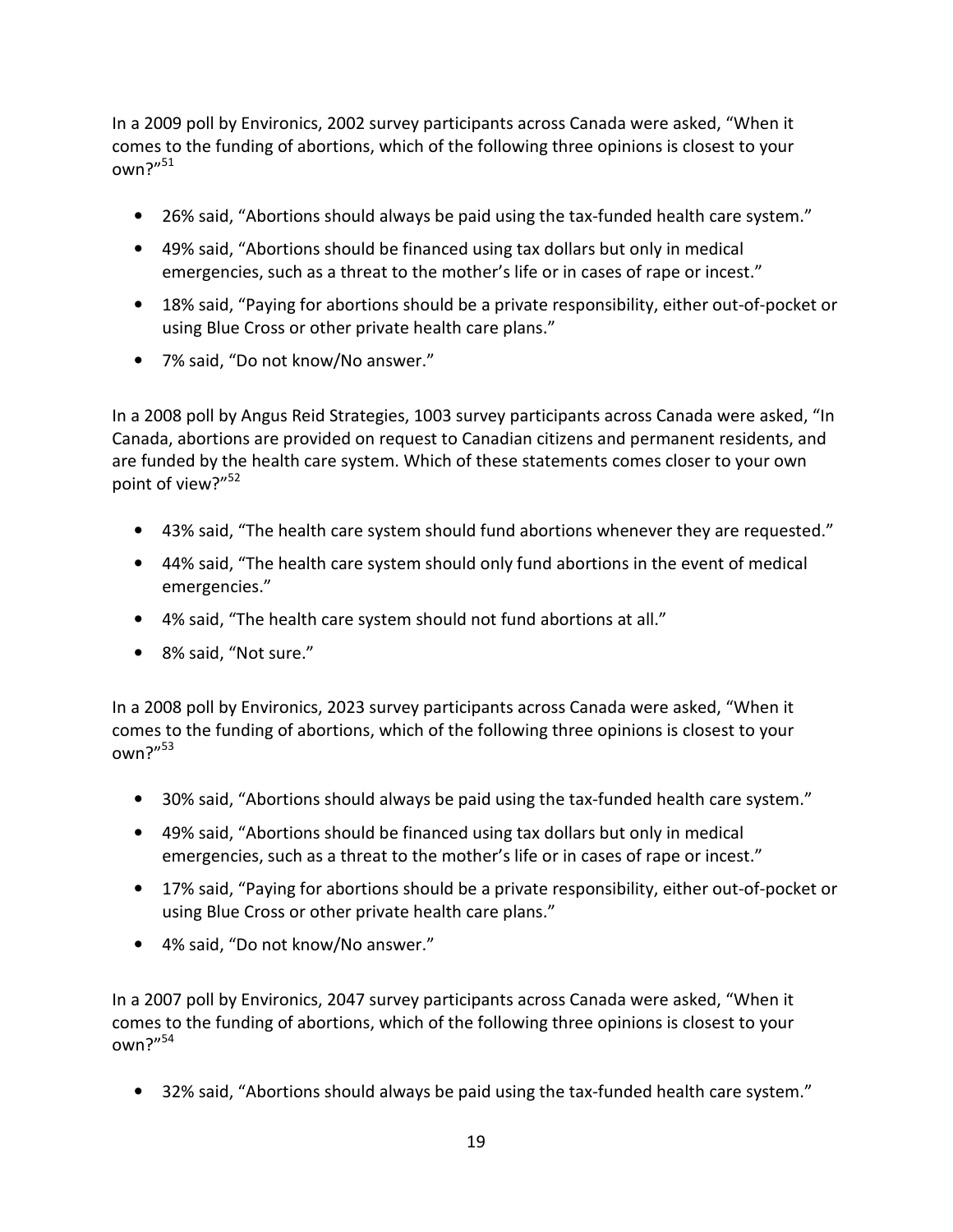- 47% said, "Abortions should be financed using tax dollars but only in medical emergencies, such as a threat to the mother's life or in cases of rape or incest."
- 17% said, "Paying for abortions should be a private responsibility, either out-of-pocket or using Blue Cross or other private health care plans."
- 3% said, "Do not know/No answer."

### **11. Collection of Abortion Statistics**

In a 2011 poll by Abacus Data, 1014 survey participants from Ontario were asked, "Ontario releases only limited information regarding the total number of abortions carried out in the province and how much they cost taxpayers. Do you support or oppose the provincial government requiring clinics and hospitals to disclose all statistics regarding abortion?"<sup>55</sup>

- 30% said, "Neither support nor oppose."
- 26% said, "Strongly support."
- 22% said, "Somewhat support."
- 13% said, "Strongly oppose."
- 10% said, "Somewhat oppose."

#### **12. Sex-Selection and Gendercide**

In a 2012 poll by Angus Reid Public Opinion, 1001 survey participants across Canada were asked, "One issue that has raised debate recently concerns the use of abortion as a means of gender selection. In some cultures and groups, female fetuses are aborted because of a preference for males. Thinking about this, which one of these statements comes closest to your own point of view?"<sup>56</sup>

- 60% said, "There should be laws which outline whether a woman can have an abortion based solely on the gender of the fetus."
- 29% said, "There should be no laws on this matter—a woman should have the unrestricted right to have an abortion in any circumstance."
- 11% said, "Not sure."

In a 2011 poll by Environics, 2000 survey participants across Canada were asked, "Males far outnumber females in a number of countries, such as China and India. This is partly the result of what are called "sex selection" abortions in which families choose to abort girl babies because boys are more highly valued. The lack of women can lead to a number of social problems. India and China have banned such abortions. Do you think sex-selected abortions should or should not be legal in Canada?"<sup>57</sup>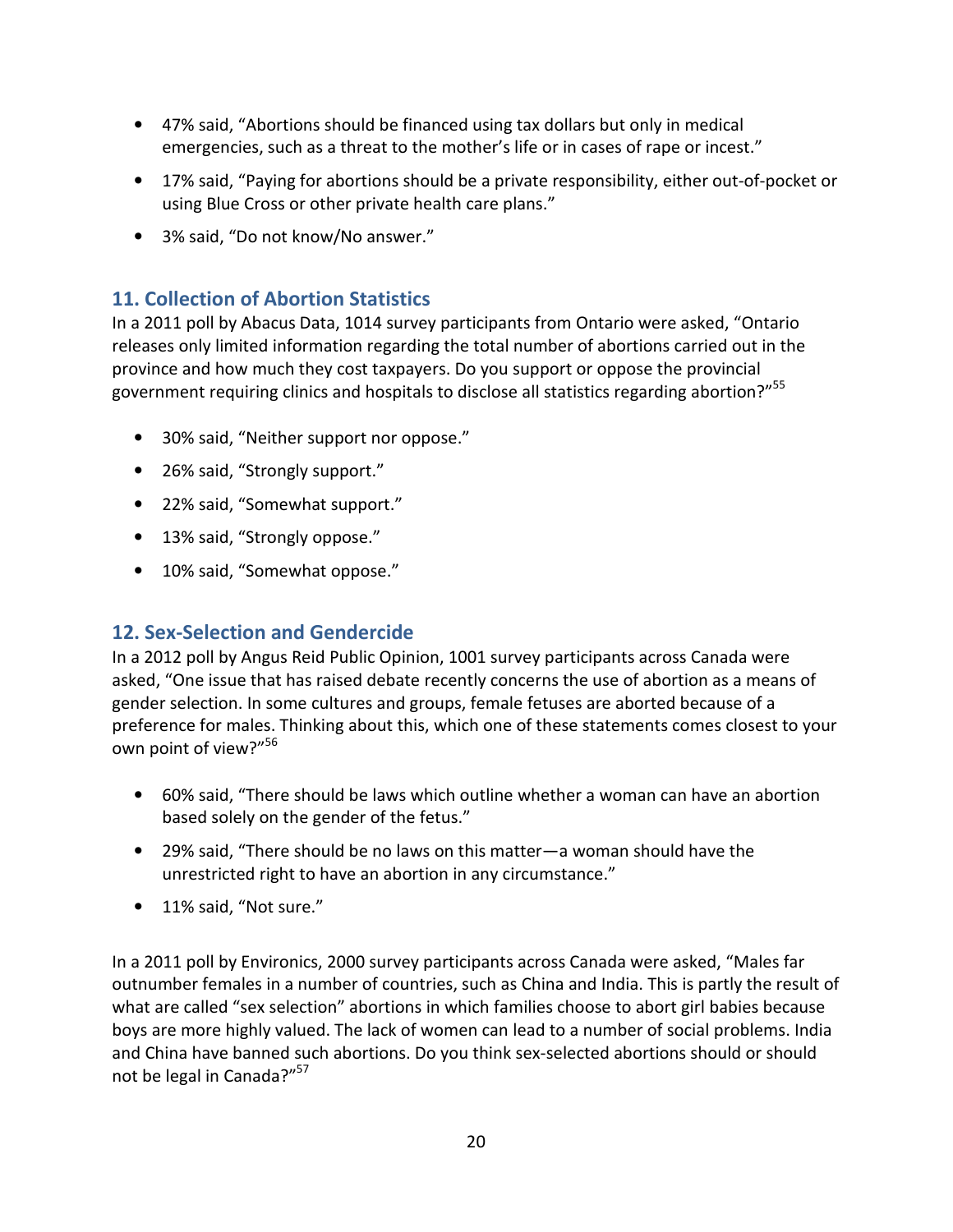- 5% said, "Should be legal."
- 92% said, "Should not be legal."
- 3% said, "Do not know/No answer."

# **13. Opinion on Lack of Abortion Legislation**

In a 2010 survey by Ipsos Reid, 1000 survey participants across Canada were asked, "As you may know, abortion in Canada is not limited by law. We haven't had a national abortion law since our Supreme Court decided on a case in 1988. For you personally, is NOT having a national abortion law acceptable, unacceptable, or you really don't care one way or the other?"<sup>58</sup>

- 27% said, "Acceptable."
- 36% said, "Unacceptable."
- 34% said, "Don't care one way or the other."
- 3% said, "Don't know/Refused to answer."

# **14. Unborn Victims of Crime**

In a 2008 poll by Angus Reid Strategies, 1023 survey participants across Canada were asked, "As you may know, the House of Commons is debating a bill called the *Unborn Victims of Crime Act*, which would make it a separate crime if a fetus dies when its mother is attacked. From what you have seen, read, or heard, do you support or oppose passing this bill?"<sup>59</sup>

- 44% said, "Strongly support."
- 26% said, "Moderately support."
- 12% said, "Strongly oppose."
- 11% said, "Not sure."
- 7% said, "Moderately oppose."

In a 2008 poll by Angus Reid Strategies, 1023 survey participants across Canada were asked, "Some people say that the *Unborn Victims of Crime Act* is only intended to punish offenders who knowingly harm a fetus in an attack. Others say it is actually an attempt to recriminalize abortion in Canada. Which of these statements comes closer to your own point of view?"<sup>60</sup>

- 53% said, "The *Unborn Victims of Crime Act* is only intended to punish offenders who knowingly harm a fetus in an attack."
- 24% said, "The *Unborn Victims of Crime Act* is actually an attempt to recriminalize abortion in Canada."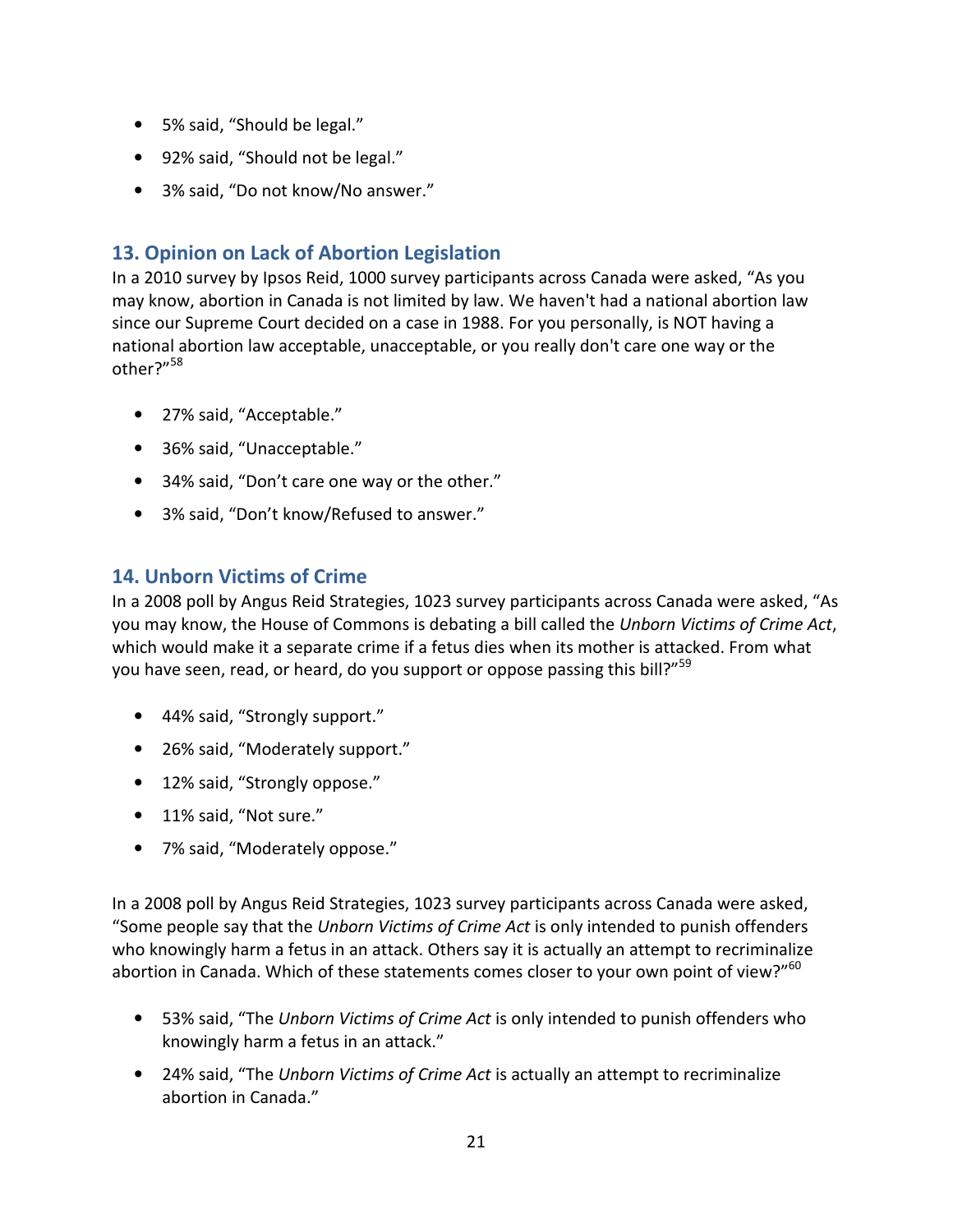• 23% said, "Not sure."

In a 2007 poll by Environics, 2047 survey participants across Canada were asked, "In the past two years there have been three cases in Canada where pregnant women have been murdered. Currently in Canada, the *Criminal Code* does not recognize a foetus as a human being, so someone who injures or kills an unborn child during an attack on the mother cannot be charged with two crimes. Would you support or oppose legislation making it a separate crime to injure or kill a foetus during an attack on the mother?"<sup>61</sup>

- 72% said, "Yes, support."
- 22% said, "No, oppose."
- 3% said, "Depends."
- 3% said, "Do not know/No answer."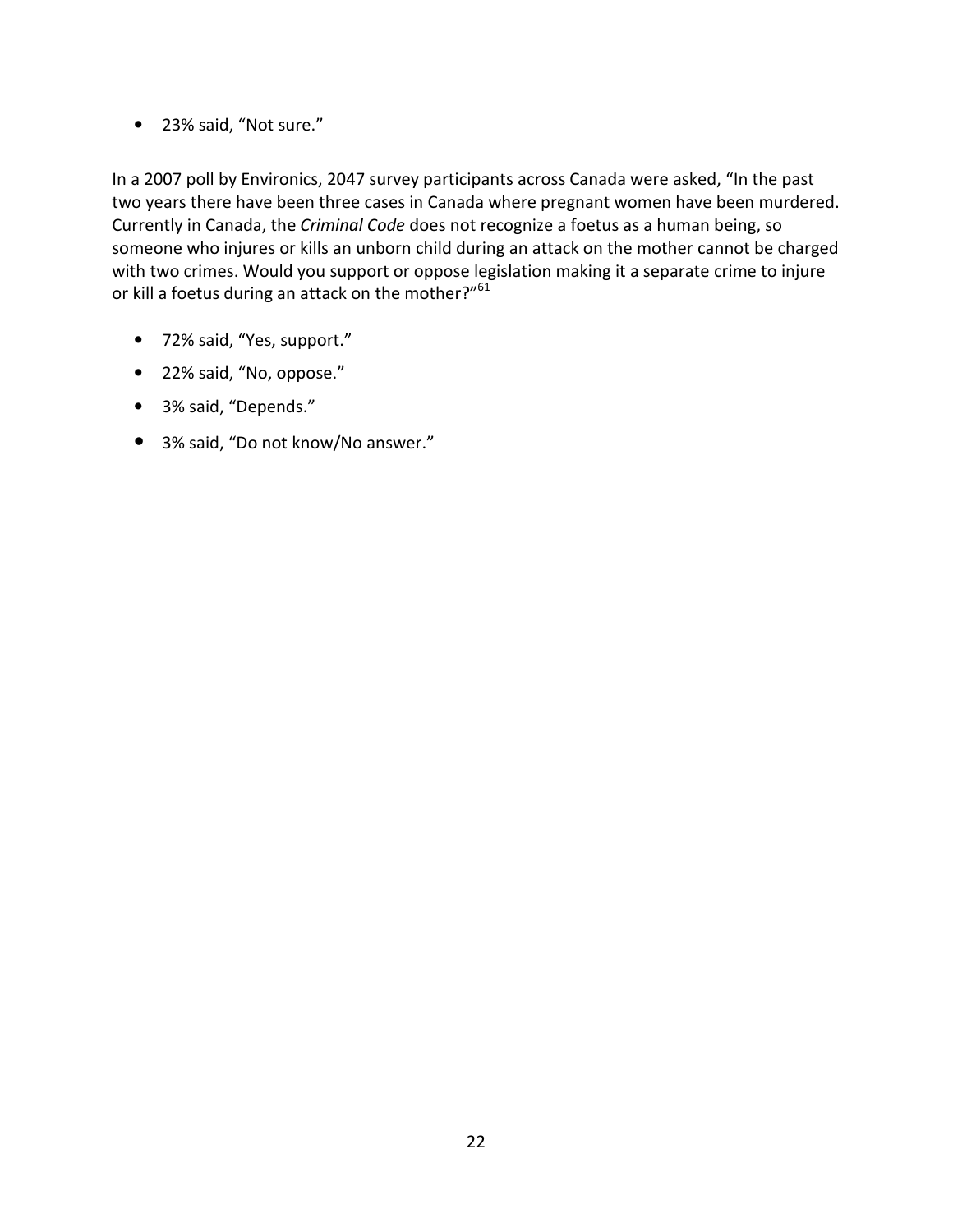### **Bibliography**

- Abacus Data Incorporated. "Canadian Public Opinion on Abortion." April 28-29, 2011. http://abacusdata.ca/wp-content/uploads/2011/05/Abortion-Report-May-11-2011.pdf.
- Abacus Data Incorporated. "Public Funding of Abortion in Ontario." October 3-4, 2011. Performed for The Campaign Life Coalition. http://www.campaignlifecoalition.com/shared/media/editor/file/Poll AbacusData Abo rtion\_Funding\_Oct%202011\_v3.pdf.
- Angus Reid Public Opinion. "Canadians Call for Legislation to Deal with Gender-Based Abortion." January 19-20, 2012. http://www.angus-reid.com/wpcontent/uploads/2012/01/2012.01.26\_Abortion\_CAN.pdf.
- Angus Reid Strategies. "Canadians Open-minded on Relationships and Sexual Behavior, but Not Drugs." October 11-12, 2007. http://www.visioncritical.com/wpcontent/uploads/pdfs/2007.12.20\_Morality.pdf.
- Angus Reid Strategies. "Canadians Support Bill Seeking Special Penalty for Crimes Against Pregnant Women." March 7-10, 2008. http://www.angus-reid.com/wpcontent/uploads/2012/01/2012.01.26\_Abortion\_CAN.pdf.
- Angus Reid Strategies. "Canadians Uphold Abortion Policy, Split on Health Care System's Role." June 4-5, 2008. http://www.angus-reid.com/wp-content/uploads/archivedpdf/2008.06.20\_Abortion.pdf.
- Angus Reid Strategies and The Signal Hill. August 22-24, 2008. Request access through The Signal Hill. http://www.thesignalhill.com/.
- Angus Reid Public Opinion. "Household Income Levels Define What is Morally Acceptable for Canadians." October 7-8, 2009. http://www.visioncritical.com/wpcontent/uploads/2009/11/2009.11.27\_Morality.pdf.
- Angus Reid Public Opinion. "Many Canadians Would Like to See Restrictions on Abortion Procedures." January 7-8, 2010. http://www.visioncritical.com/wpcontent/uploads/2009/11/2009.11.27\_Morality.pdf.
- Angus Reid Public Opinion. "Most Canadians Unaware of Lack of Restrictions on Abortion." July 7-8, 2010. http://www.visioncritical.com/wp-content/uploads/2010/08/2010.08. 03 Abortion CAN.pdf.
- Ekos Politics. "Canadians Decisively Pro-Choice on Abortion." March 24-30, 2010. http://www.ekospolitics.com/wp-content/uploads/full\_report\_april\_11.pdf.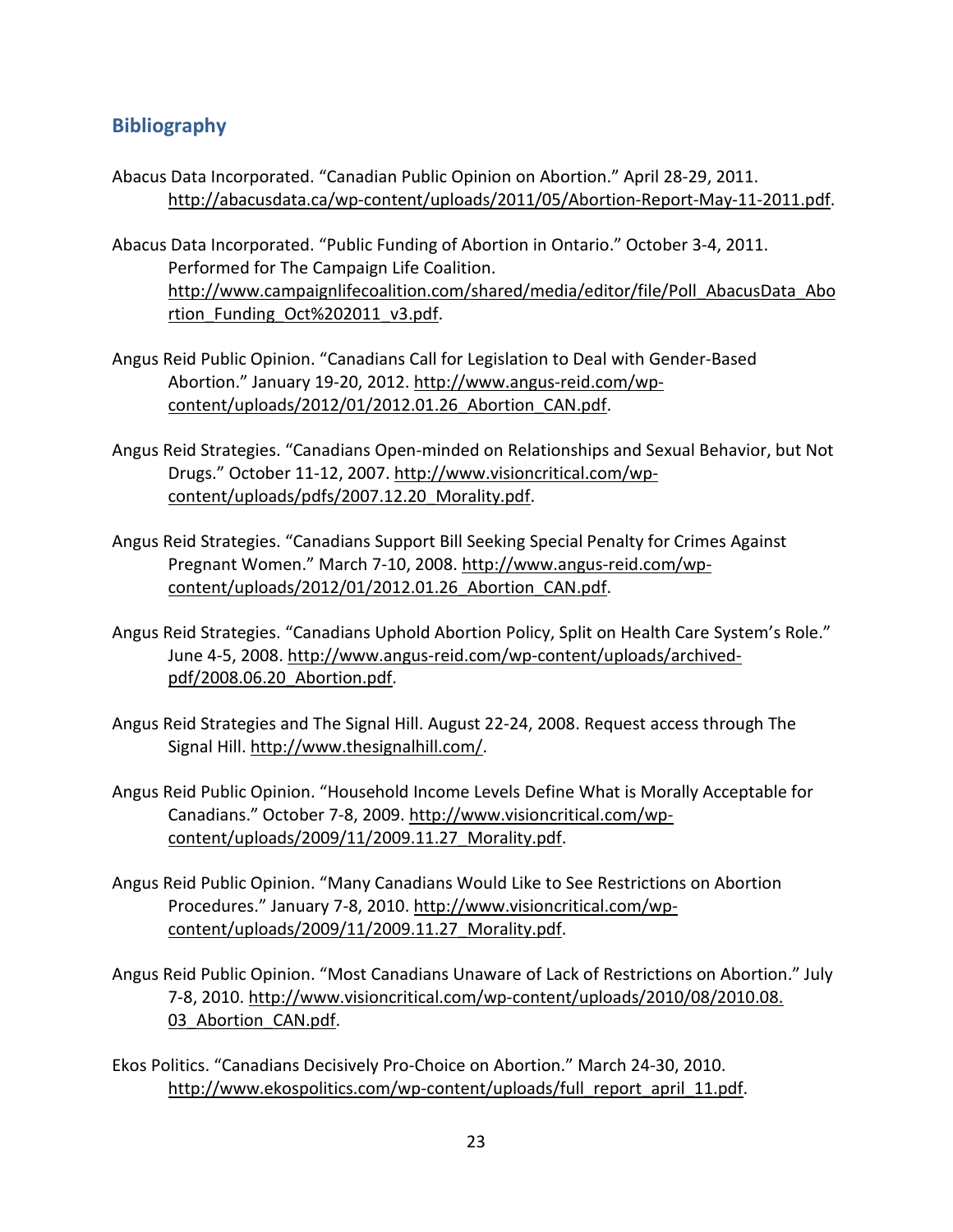- Environics Research Group. "Canadians' Attitudes Towards Abortion." Performed for LifeCanada. September 13-25, 2011. http://www.lifenews.com/wpcontent/uploads/2011/10/lifecanada2.pdf.
- Environics Research Group. "Canadians' Attitudes Towards Abortion." Performed for LifeCanada. October 15-21, 2009. http://www.lifecanada.org/html/resources/ polling/2009 Environics Poll on Abortion.pdf.
- Environics Research Group. "Canadians' Attitudes Toward Abortion Issues." Performed for LifeCanada. September 17-October 14, 2007. http://www.lifecanada.org/html/resources/polling/2007PollReport.pdf.
- Environics Research Group. "Canadians' Attitudes Towards Life Issues." Performed for LifeCanada. September 24-October 21, 2008. http://www.personhood.ca/pdfs/2008PollReport.pdf.
- Harris Decima. "Canadians Support Funding of Contraception for Maternal Health but are split on Abortion." March 18-21, 2010. http://www.harrisdecima.ca/sites/default/files/releases/2010/03/23/hd-2010-03-23 en574.pdf.
- Harris Decima. "Majority Opposed to Government's Position on Maternal Health." May 6-9, 2010. http://www.harrisdecima.ca/sites/default/files/releases/2010/05/17/hd-2010-05- 17-en671.pdf.
- Manning Centre. "Manning Centre Barometer 2010." Paper presented at the Manning Networking Conference and Exhibition, Ottawa, March 2010. http://www.manningcentre.ca/content/manning-centre-barometer-2010.
- Ipsos Reid. "Only 34% of Canadians Want Abortion Debate Reopened, 46% say 'Leave Things as they Are,' 17% Don't Care One Way or the Other." May 18-20, 2010. http://www.ipsosna.com/download/pr.aspx?id=9562.
- Ipsos Reid. "The State of Canadian Values." Found in Mark Kennedy, "New poll shows most Canadians support abortion—with some restrictions." *National Post*. July 4, 2012. http://news.nationalpost.com/ 2012/07/04/new-poll-shows-most-canadians-supportabortion-with-some-restrictions/.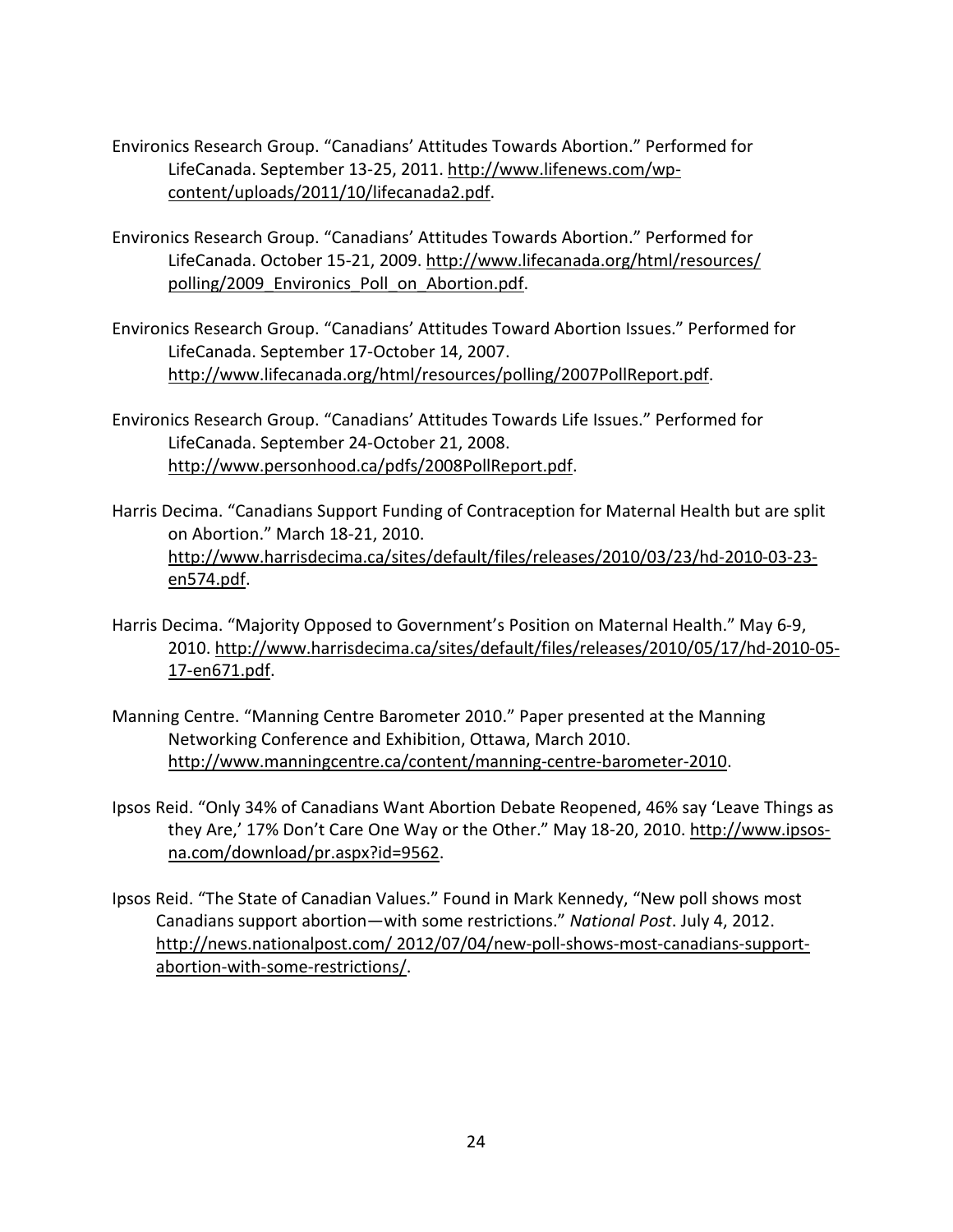<sup>3</sup> Angus Reid Public Opinion, "Many Canadians Would Like to See Restrictions on Abortion Procedures," January 7-8, 2010, http://www.visioncritical.com/wp-content/uploads/2010/ 01/2010.01.15 Abortion CAN.pdf, page 10.

<sup>4</sup> "Manning Centre Barometer 2010" (paper presented at the Manning Networking Conference and Exhibition, Ottawa, March 2010), http://www.manningcentre.ca/content/manning-centrebarometer-2010, page 26.

<sup>5</sup> Ipsos Reid, "Only 34% of Canadians Want Abortion Debate Reopened, 46% say 'Leave Things as they Are,' 17% Don't Care One Way or the Other," May 18-20, 2010, http://www.ipsosna.com/download/pr.aspx?id=9562, page 3.

<sup>6</sup> Angus Reid Public Opinion, "Household Income Levels Define What is Morally Acceptable for Canadians," October 7-8, 2009, http://www.visioncritical.com/wp-content/uploads/2009/11/ 2009.11.27 Morality.pdf, page 4.

<sup>7</sup> Angus Reid Strategies, "Canadians Open-minded on Relationships and Sexual Behavior, but Not Drugs," October 11-12, 2007, http://www.visioncritical.com/wp-content/uploads/pdfs/ 2007.12.20\_Morality.pdf, pages 3-6.

<sup>8</sup> Angus Reid Public Opinion, "Canadians Call for Legislation to Deal with Gender-Based Abortion," January 19-20, 2012, http://www.angus-reid.com/wp-content/uploads/2012/01/ 2012.01.26 Abortion CAN.pdf, page 3.

<sup>9</sup> Ipsos Reid, "The State of Canadian Values," found in Mark Kennedy, "New poll shows most Canadians support abortion—with some restrictions," *National Post*, July 4, 2012, http://news.nationalpost.com/ 2012/07/04/new-poll-shows-most-canadians-support-abortion-

with-some-restrictions/.

 $10$  Ipsos Reid, "The State of Canadian Values."

 $11$  Abacus Data Inc., "Canadian Public Opinion on Abortion," page 5.

<sup>12</sup> *Ibid.*, page 4.

.

<sup>13</sup> Environics Research Group, "Canadians' Attitudes Towards Abortion," Performed for LifeCanada, September 13-25, 2011, http://www.lifenews.com/wp-content/uploads/2011/ 10/lifecanada2.pdf, page 6.

<sup>14</sup> *Ibid.*, page 8.

<sup>15</sup> Angus Reid Public Opinion, "Most Canadians Unaware of Lack of Restrictions on Abortion," pg. 4.

<sup>16</sup> *Ibid.*, page 6.

<sup>17</sup> *Ibid.*, page 5.

<sup>18</sup> Angus Reid Public Opinion, "Many Canadians Would Like to See Restrictions on Abortion Procedures," pg. 6.

<sup>19</sup> *Ibid.*, page 5.

<sup>20</sup> *Ibid.*, page 7.

<sup>21</sup> Ipsos Reid, "Only 34% of Canadians Want Abortion Debate Reopened..." page 1.

<sup>1</sup> Abacus Data Inc., "Canadian Public Opinion on Abortion," April 28-29, 2011, http://abacusdata.ca/wp-content/uploads/2011/05/Abortion-Report-May-11-2011.pdf, page 7.

 $2$  Angus Reid Public Opinion, "Most Canadians Unaware of Lack of Restrictions on Abortion," July 7-8, 2010, http://www.visioncritical.com/wp-content/uploads/2010/08/2010.08. 03 Abortion CAN.pdf, page 9.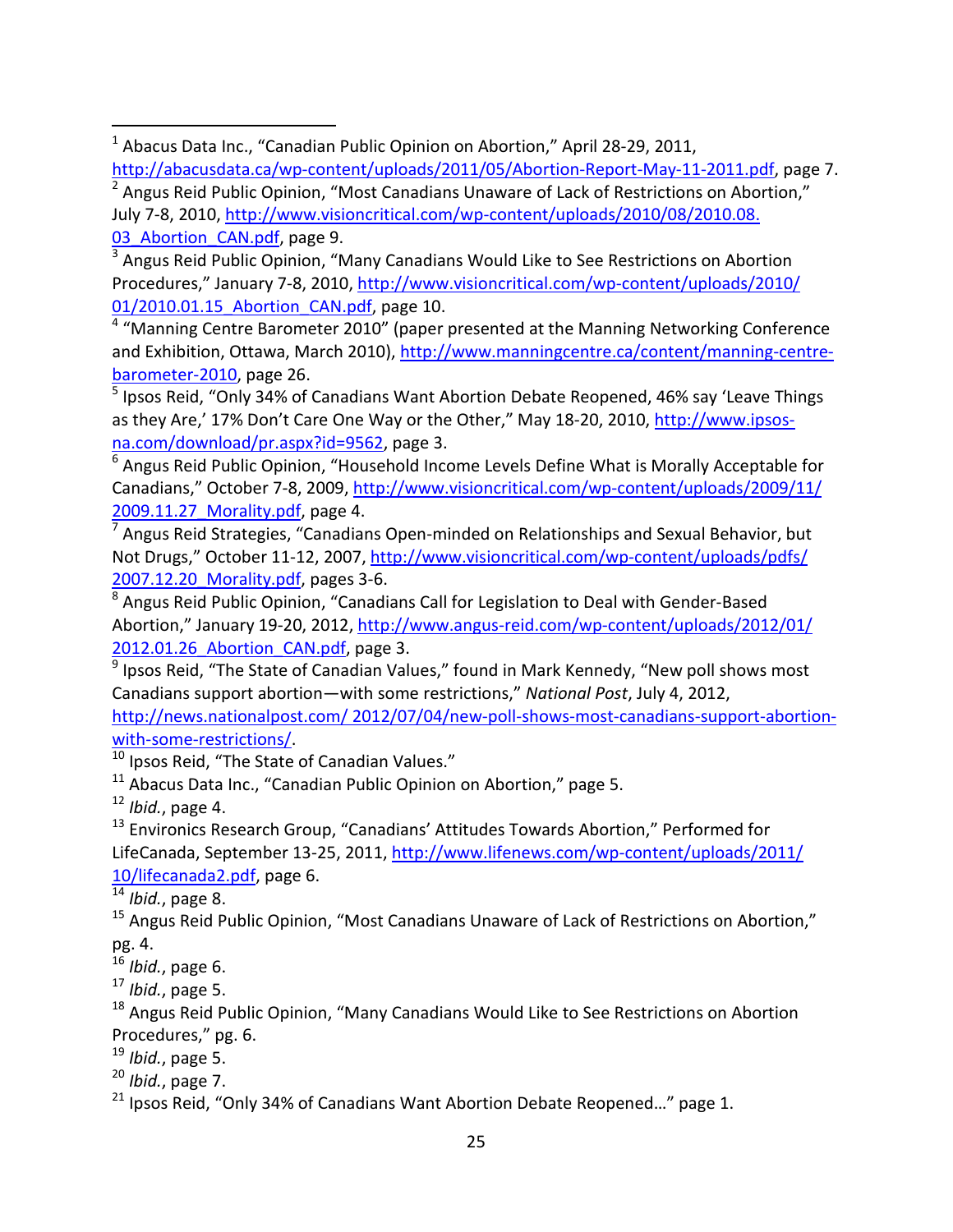<sup>22</sup> Environics Research Group, "Canadians' Attitudes Towards Abortion," Performed for LifeCanada, October 15-21, 2009,

http://www.lifecanada.org/html/resources/polling/2009 Environics Poll on Abortion.pdf, page 7.

<sup>23</sup> Angus Reid Strategies, "Canadians Uphold Abortion Policy, Split on Health Care System's Role," June 4-5, 2008, http://www.angus-reid.com/wp-content/uploads/archived-pdf/ 2008.06.20\_Abortion.pdf, page 5.

<sup>24</sup> *Ibid.*, page 3.

.

<sup>25</sup> Environics Research Group, "Canadians' Attitudes Towards Life Issues," Performed for LifeCanada, September 24-October 21, 2008, http://www.personhood.ca/pdfs/ 2008PollReport.pdf, page 9.

<sup>26</sup> Environics Research Group, "Canadians' Attitudes Toward Abortion Issues," Performed for LifeCanada, September 17-October 14, 2007, http://www.lifecanada.org/html/resources/ polling/2007PollReport.pdf, page 9.

 $27$  Angus Reid Public Opinion, "Most Canadians Unaware of Lack of Restrictions on Abortion," page 3.

<sup>28</sup> Angus Reid Public Opinion, "Many Canadians Would Like to See Restrictions on Abortion Procedures," page 4.

<sup>29</sup> Performed by Angus Reid Strategies and Signal Hill, August 22-24, 2008. Request access through The Signal Hill, http://www.thesignalhill.com/. <sup>30</sup> *Ibid*.

<sup>31</sup> Angus Reid Public Opinion, "Most Canadians Unaware of Lack of Restrictions on Abortion," page 8.

<sup>32</sup> Angus Reid Public Opinion, "Many Canadians Would Like to See Restrictions on Abortion Procedures," page 9.

<sup>33</sup> Angus Reid Strategies, "Canadians Uphold Abortion Policy, Split on Health Care System's Role," page 9.

<sup>34</sup> Environics Research Group, "Canadians' Attitudes Toward Abortion Issues," page 13.

<sup>35</sup> Environics Research Group, "Canadians' Attitudes Towards Life Issues," page 10.

<sup>36</sup> Environics Research Group, "Canadians' Attitudes Toward Abortion Issues," page 11.

 $37$  Angus Reid Public Opinion, "Most Canadians Unaware of Lack of Restrictions on Abortion," page 8.

<sup>38</sup> *Ibid.*, page 9.

<sup>39</sup> Angus Reid Public Opinion, "Many Canadians Would Like to See Restrictions on Abortion Procedures," page 9.

<sup>40</sup> *Ibid.*, page 10.

<sup>41</sup> Ipsos Reid, "Only 34% of Canadians Want Abortion Debate Reopened..." page 4.

<sup>42</sup> Ekos Politics, "Canadians Decisively Pro-Choice on Abortion," March 24-30, 2010, http://www.ekospolitics.com/wp-content/uploads/full\_report\_april\_11.pdf, page 3.

<sup>43</sup> Abacus Data Inc., "Public Funding of Abortion in Ontario," October 3-4, 2011, Performed for The Campaign Life Coalition, http://www.campaignlifecoalition.com/shared/media/

editor/file/Poll\_AbacusData\_Abortion\_Funding\_Oct%202011\_v3.pdf, page 4.

 $\frac{44}{4}$  *Ibid.*, page 5.